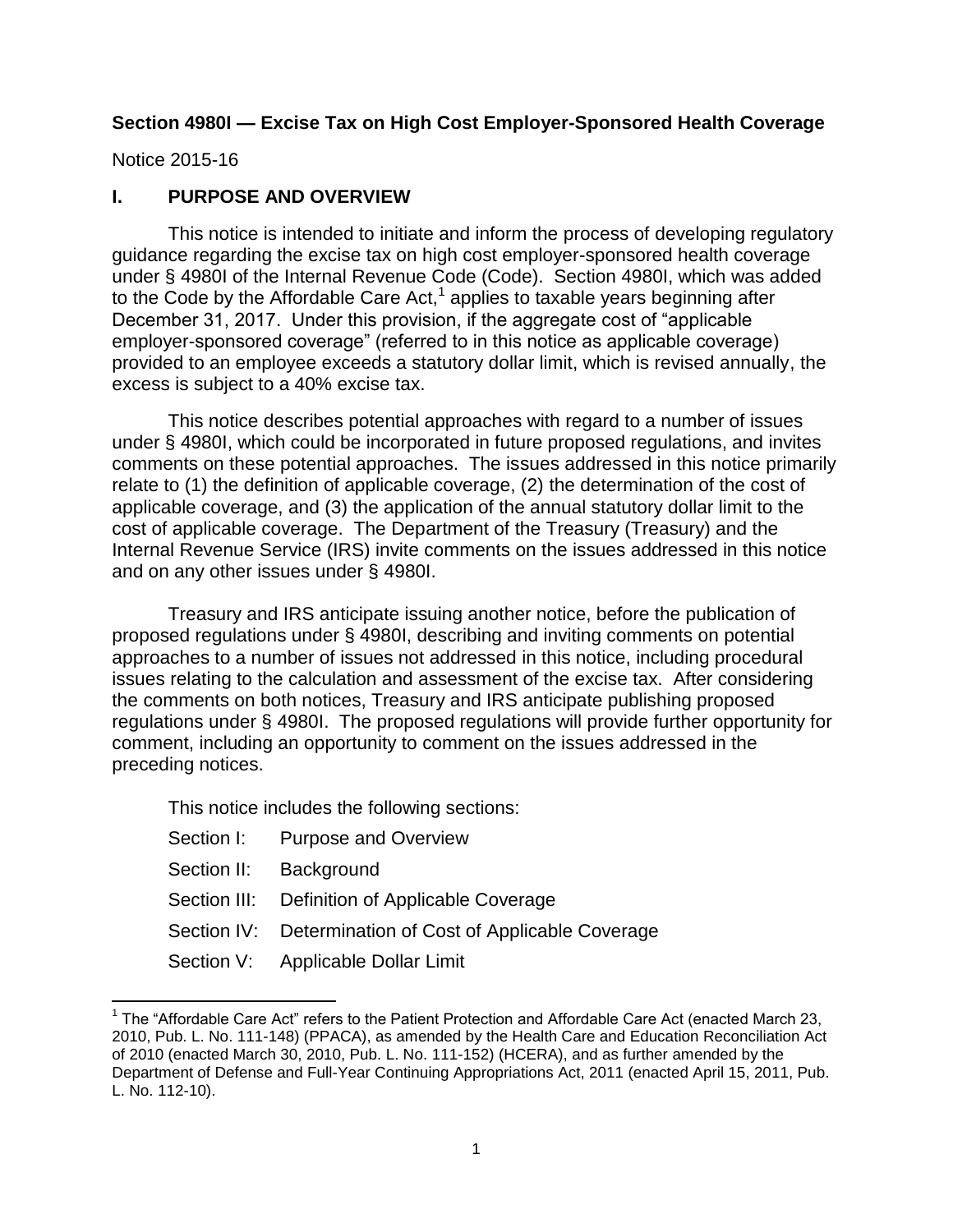Section VI: Possibility of Other Methods of Determining Applicable Coverage

Section VII: Request for Comments

Section VIII: Reliance

Section IX: No Inference

Section X: Drafting Information

#### **II. BACKGROUND**

#### **A. Section 4980I**

Section 4980I was added to the Code by § 9001 of PPACA, as amended by § 10901 of PPACA, and as further amended by § 1401 of HCERA. Section 4980I is effective for taxable years beginning after December 31, 2017.

Section 4980I(a) imposes a 40% excise tax on any "excess benefit" provided to an employee, and § 4980I(b) provides that an excess benefit is the excess, if any, of the aggregate cost of the applicable coverage of the employee for the month over the applicable dollar limit for the employee for the month. Section 4980I(d)(3) provides that for this purpose the term "employee" includes "a former employee, surviving spouse, or other primary insured individual."

Section 4980I(d)(1)(A) provides that applicable coverage means "with respect to any employee, coverage under any group health plan made available to the employee by an employer which is excludable from the employee's gross income under section 106, or would be so excludable if it were employer-provided coverage (within the meaning of such section 106)."

Section 4980I(d)(2)(A) provides in relevant part that the cost of applicable coverage is determined under rules "similar to the rules of section 4980B(f)(4)." Section 4980B(f)(4) defines the term "applicable premium" for purposes of COBRA $^{2}$  continuation coverage (referred to in this notice as the COBRA applicable premium). Section 4980I(d)(2)(A) also provides that, in determining the cost of applicable coverage for purposes of § 4980I, any amount that is attributable to the tax imposed under § 4980I is not taken into account for purposes of determining the cost of applicable coverage and that the amount of the cost of applicable coverage is to be calculated separately for selfonly coverage and other-than-self-only coverage. Section 4980I(d)(2)(B) and (C) prescribe special rules for determining the cost of applicable coverage for retirees, health flexible spending arrangements (health FSAs), Archer medical savings accounts (Archer MSAs), and health savings accounts (HSAs).

Section 4980I(b)(3)(C) provides for two annual applicable dollar limits — one for an employee with self-only coverage and one for an employee with other-than-self-only

l  $2$  COBRA refers to the Consolidated Omnibus Budget Reconciliation Act of 1985 (COBRA), Pub. L. 99-272 (April 7, 1986).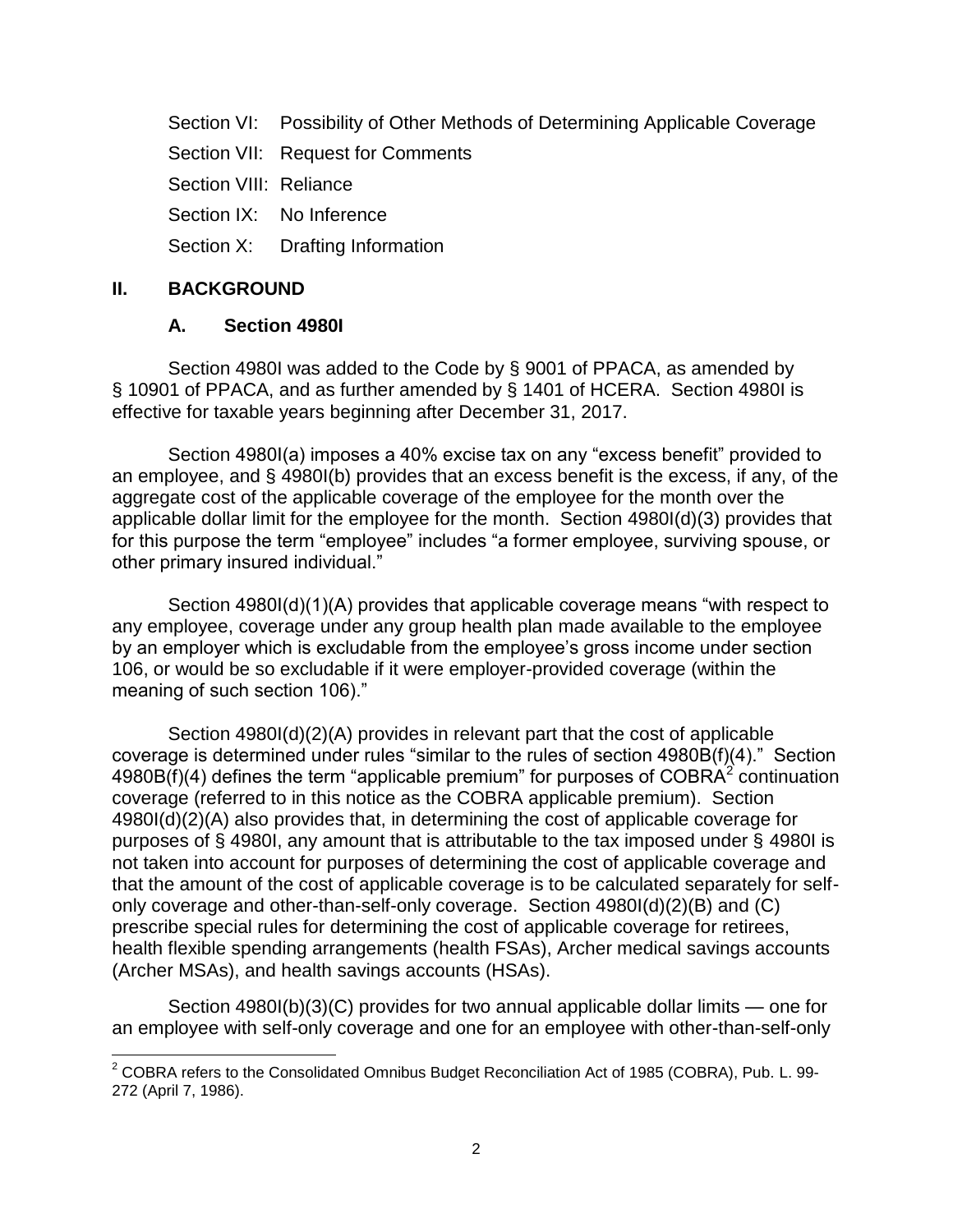coverage. Section 4980I(b)(3)(C) specifies per-employee baseline dollar limits for 2018 (\$10,200 per employee for self-only coverage and \$27,500 per employee for other-thanself-only coverage) but further provides for various adjustments to increase the applicable dollar limits in certain circumstances. Section 4980I(b)(3)(C)(ii) provides that a "health cost adjustment percentage" will be applied to the baseline dollar limits for 2018 to determine the applicable dollar limits for that year. Section 4980I(b)(3)(C)(v) provides that a cost-of-living adjustment will be applied to determine the applicable dollar limits for taxable years after 2018. In addition, § 4980I(b)(3)(C)(iii) provides that the dollar limits are increased by an age and gender adjustment, if applicable for an employer. Section 4980I(b)(3)(C)(iv) provides that an additional amount is added to the dollar limits for an individual who is a "qualified retiree" or "who participates in a plan sponsored by an employer the majority of whose employees covered by the plan are engaged in a high-risk profession or employed to repair or install electrical or telecommunication lines."

In general, § 4980I(b)(3)(B)(i) provides that the applicable dollar limit, which applies on a monthly basis, is determined based on the type of coverage (self-only or other-than-self-only) provided to an employee as of the beginning of a month. Section 4980I(f)(1) provides that an employee is treated as having self-only coverage with respect to any applicable coverage of an employer, except that an employee is treated as having other-than-self-only coverage if the employee is enrolled in coverage that provides minimum essential coverage (MEC), as defined in § 5000A(f), to the employee and at least one other beneficiary, and the benefits provided under that MEC do not vary based on whether any individual covered under the coverage is the employee or another beneficiary. In addition, any coverage provided under a multiemployer plan (as defined in § 414(f)) is treated as other-than-self-only coverage. § 4980I(b)(3)(B)(ii).

Section 4980I(c)(1) and (2) specify that the entity that "shall pay" the excise tax under § 4980I is (1) the "health insurance issuer" in the case of applicable coverage provided under an insured plan, (2) "the employer" if the applicable coverage "consists of coverage under which the employer makes contributions to" an HSA or Archer MSA, and (3) "the person that administers the plan" in the case of any other applicable coverage. In each case, the employer must calculate the tax and notify the entity liable for the excise tax (and the IRS) of the amount of the excise tax "at such time and in such manner as the Secretary may prescribe." § 4980I(c)(4). Section 4980I(f)(10) provides that any excise tax paid pursuant to § 4980I is not deductible for federal tax purposes.

Section 4980I(g) provides that "[t]he Secretary may prescribe such regulations as may be necessary to carry out this section."

### **B. COBRA Continuation Coverage**

Generally, the cost of applicable coverage under § 4980I is "determined under rules similar to the rules" under COBRA for determining the COBRA applicable premium. § 4980I(d)(2)(A). Under COBRA, the amount that a plan may charge for continuation coverage generally is limited to 102% of "the applicable premium."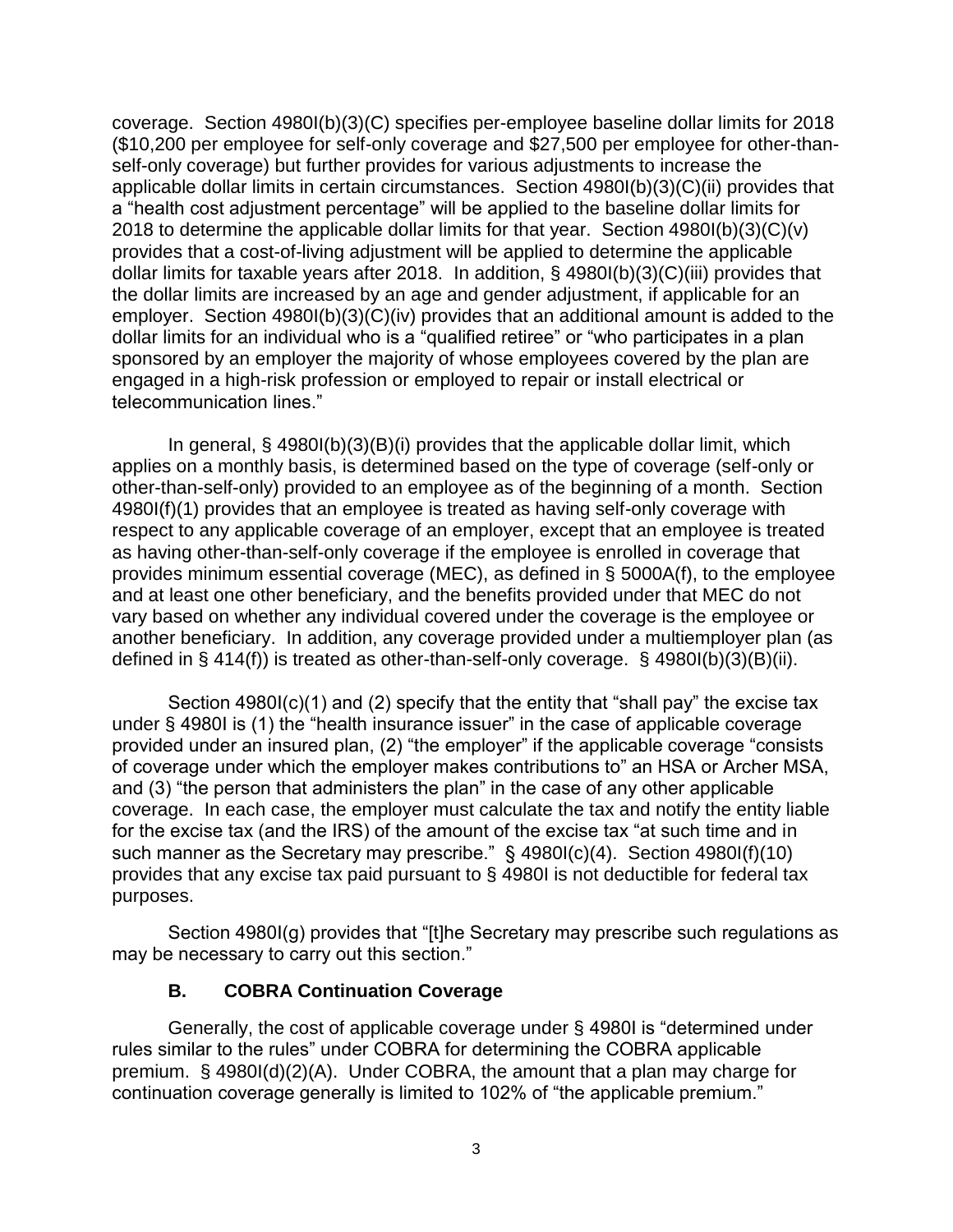§ 4980B(f)(2)(C). The "applicable premium" means, "with respect to any period of continuation coverage of qualified beneficiaries, the cost to the plan for such period of the coverage for similarly situated beneficiaries with respect to whom a qualifying event has not occurred (without regard to whether such cost is paid by the employer or employee)." § 4980B(f)(4)(A). In general, the COBRA applicable premium must be determined for a period of 12 months (the determination period), and must be determined before the beginning of the determination period. § 4980B(f)(4)(C).

Section 4980B(f)(4)(B) specifies two methods for self-insured plans to determine the COBRA applicable premium:

(1) the actuarial basis method, under which the cost is equal to a reasonable estimate of the cost of providing coverage for similarly situated beneficiaries determined on an actuarial basis, taking into account "such factors as the Secretary may prescribe in regulations"; and

(2) the past cost method, which may be used at the election of the plan administrator except in cases in which there has been a significant change in coverage under the plan or in employees covered by the plan.

The current COBRA regulations provide that plans and employers must calculate the COBRA applicable premium in good faith compliance with a reasonable interpretation of the statutory requirements in § 4980B. Treas. Reg. § 54.4980B-1, Q&A-2.

### **C. Form W-2 Reporting of Applicable Coverage**

Separately from § 4980I, the Affordable Care Act added § 6051(a)(14) to the Code, which requires employers to report on Form W-2, Wage and Tax Statement, the aggregate cost (determined under rules similar to the rules of § 4980B(f)(4)) of applicable coverage (as defined in § 4980I(d)(1)).<sup>3</sup> As currently implemented, this amount is reported in Box 12 of the Form W-2, Wage and Tax Statement, using Code DD. See General Instructions for Forms W-2 and W-3.

Notice 2012-9, 2012-4 I.R.B. 315, provides interim guidance applicable to the 2012 Forms W-2 and will continue to be applicable until further guidance is issued.<sup>4</sup> Notice 2012-9 provides guidance on which employers are subject to the § 6051(a)(14) reporting requirement, methods for reporting, and methods for determining the cost of coverage. Notice 2012-9 also provides transition relief for certain employers (for example, those filing fewer than 250 Forms W-2 in the prior year) and with respect to certain types of employer-sponsored coverage (for example, health reimbursement arrangements (HRAs)).

 $\overline{a}$  $3$  Section 6051(a)(14) was added to the Code by § 9002 of PPACA.

<sup>&</sup>lt;sup>4</sup> Notice 2012-9 restated and amended the interim guidance on informational reporting to employees of the cost of their employer-sponsored group health plan coverage that was initially provided in Notice 2011-28, 2011-16 I.R.B. 656. Notice 2010-69, 2010-44 I.R.B. 576, provided that reporting under § 6051(a)(14) was not mandatory for 2011 Forms W-2.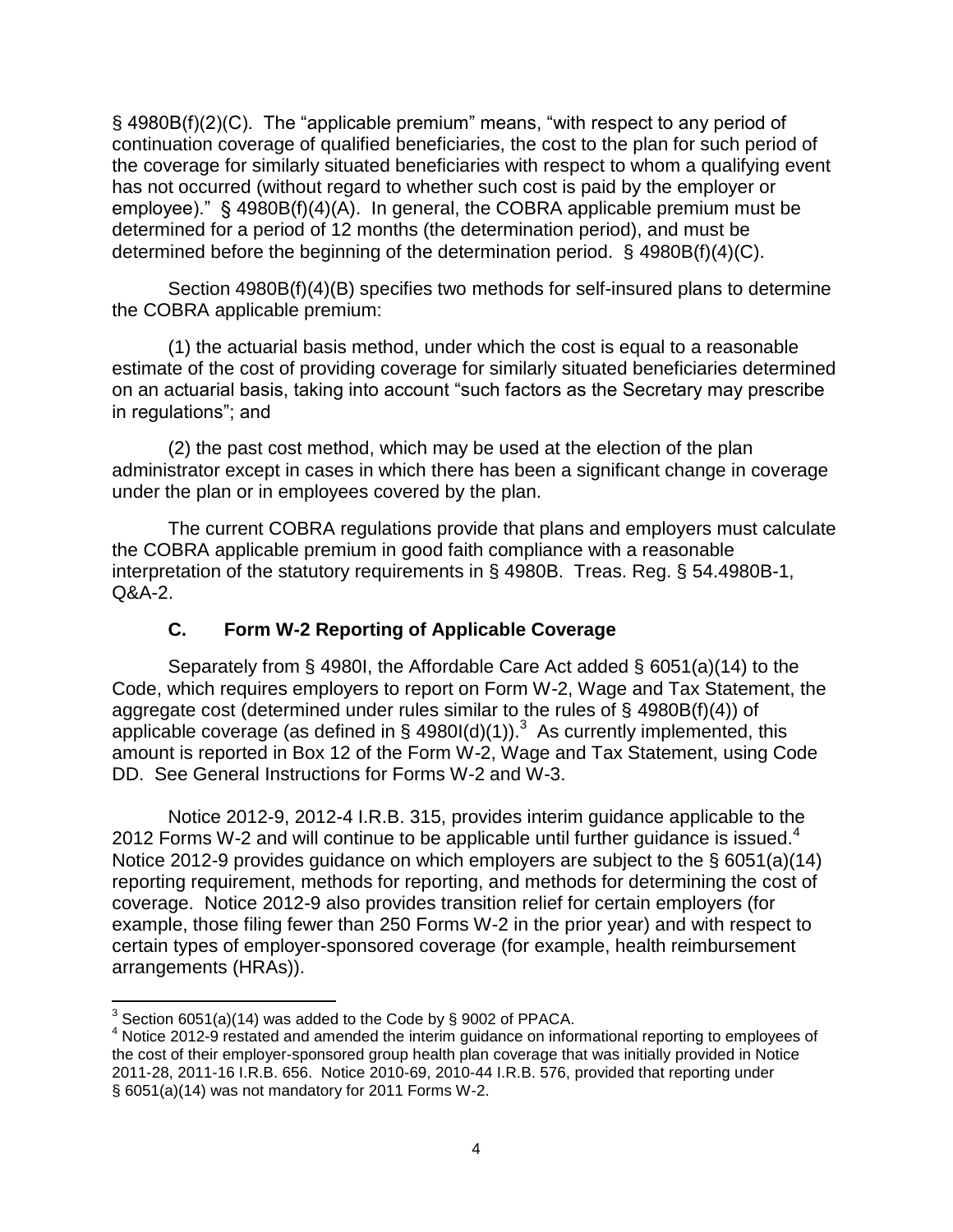The interim guidance provided under Notice 2012-9 is intended solely for purposes of § 6051(a)(14). Treasury and IRS do not anticipate that the same guidance or rules will apply for purposes of § 4980I. However, Treasury and IRS anticipate that to the extent guidance under § 4980I provides improved methods for determining the cost of applicable coverage, consistent rules may be issued for purposes of § 6051(a)(14).

### **III. DEFINITION OF APPLICABLE COVERAGE**

#### **A. In General**

Section 4980I(d)(1)(A) provides that applicable coverage means "with respect to any employee, coverage under any group health plan made available to the employee by an employer which is excludable from the employee's gross income under section 106, or would be so excludable if it were employer-provided coverage (within the meaning of such section 106)."

Section 4980I(f)(4) provides that the term "group health plan" for purposes of  $\S$  4980I has the meaning given such term by  $\S$  5000(b)(1). Under  $\S$  5000(b)(1), "[t]he term 'group health plan' means a plan (including a self-insured plan) of, or contributed to by, an employer (including a self-employed person) or employee organization to provide health care (directly or otherwise) to the employees, former employees, the employer, others associated or formerly associated with the employer in a business relationship, or their families."

Section 4980I(d)(1)(C) provides that coverage that meets the basic definition of applicable coverage is applicable coverage "without regard to whether the employer or employee pays for the coverage." In addition, coverage that otherwise meets the definition of applicable coverage is applicable coverage without regard to whether the employer provides the coverage (and thus the coverage is excludable from the employee's gross income) or the employee pays for the coverage with after-tax dollars. See § 4980I(d)(1)(A); see also Technical Explanation of the Revenue Provisions of the "Reconciliation Act of 2010," as Amended, In Combination with the "Patient Protection and Affordable Care Act", prepared by the Joint Committee on Taxation (March 21, 2010, JCX-18-10) (JCT Report). Also, the general definition of applicable coverage includes both insured and self-insured coverage. See § 4980I(f)(4), § 5000(b)(1); see also JCT Report, at 62.

Section 4980I(d)(1)(D) provides that applicable coverage includes coverage under a group health plan for self-employed individuals, within the meaning of § 401(c), "if a deduction is allowable under § 162(l) with respect to all or any portion of the cost of coverage."<sup>5</sup>

l  $<sup>5</sup>$  In general, § 162(I) allows a self-employed individual a deduction for amounts paid for medical</sup> insurance for the individual and his or her family. The deduction is limited by the individual's income from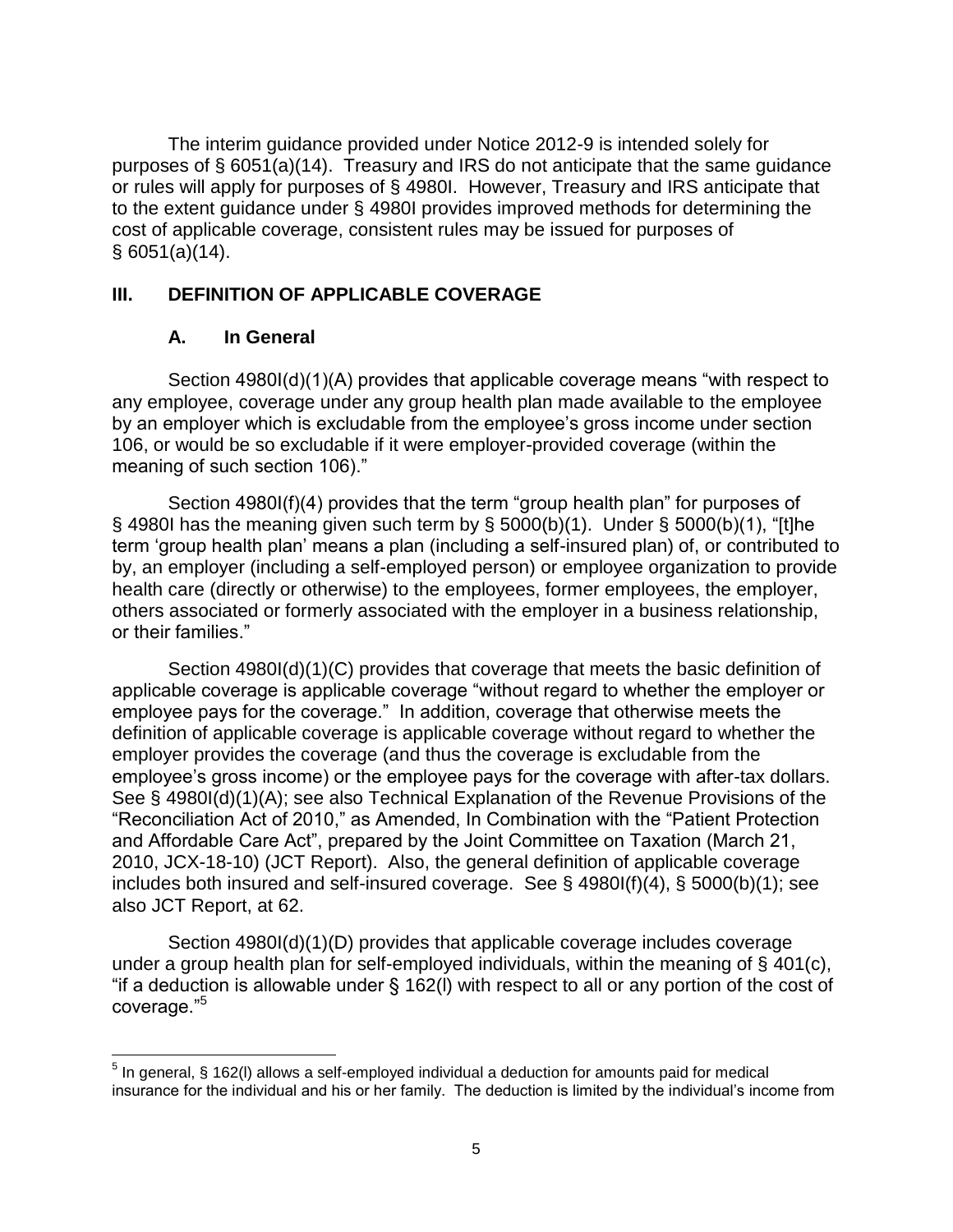Section 4980I(d)(3) provides that "the term employee includes any former employee, surviving spouse, or other primary insured individual." Accordingly, applicable coverage includes retiree coverage to the extent it otherwise constitutes applicable coverage.

### **B. Types of Coverage Included in Applicable Coverage**

While § 4980I(d)(1)(A) provides a general definition of applicable coverage, other subsections of § 4980I explicitly address the following types of coverage and indicate that they constitute applicable coverage:

- (1) Health FSAs (§ 4980I(d)(2)(B));
- (2) Archer MSAs (but see section III.D of this notice for certain contributions by individuals that are not included)  $(\S\S 4980I(c)(2)(B), 4980I(d)(2)(C));$
- (3) HSAs (but see section III.D of this notice for certain contributions by individuals that are not included) ( $\S$ § 4980I(c)(2)(B), 4980I(d)(2)(C));
- (4) Governmental plans, defined as "coverage under any group health plan established and maintained primarily for its civilian employees by the Government of the United States, by the government of any State or political subdivision thereof, or by any agency or instrumentality of any such government" (but see section III.C of this notice for the exclusion of military coverage) (§ 4980I(d)(1)(E));
- (5) Coverage for on-site medical clinics (but see section III.E of this notice for a potential approach that would exclude on-site medical clinics that provide only de minimis medical care)  $(\S$  4980l(d)(1)(B)(i));
- (6) Retiree coverage (§§ 4980I(d)(3), 4980I(b)(3)(C)(iv));
- (7) Multiemployer plans (as defined in  $\S$  414(f)) ( $\S$ § 4980I(b)(3)(B)(ii), 4980I(c)(4)(B)); and
- (8) Coverage described in § 9832(c)(3) (which includes coverage only for a specified disease or illness and hospital indemnity or other fixed indemnity insurance), if the payment for the coverage or insurance is excluded from gross income or a deduction under § 162(l) is allowed with respect to it  $(S, 4980I(d)(1)(B(iii))$ .

 $\overline{\phantom{a}}$ the trade or business and is not allowed if the individual is eligible to participate in any subsidized health plan maintained by an employer of the taxpayer or of certain other individuals related to the taxpayer.  $§ 162(I)(2)(A), (B).$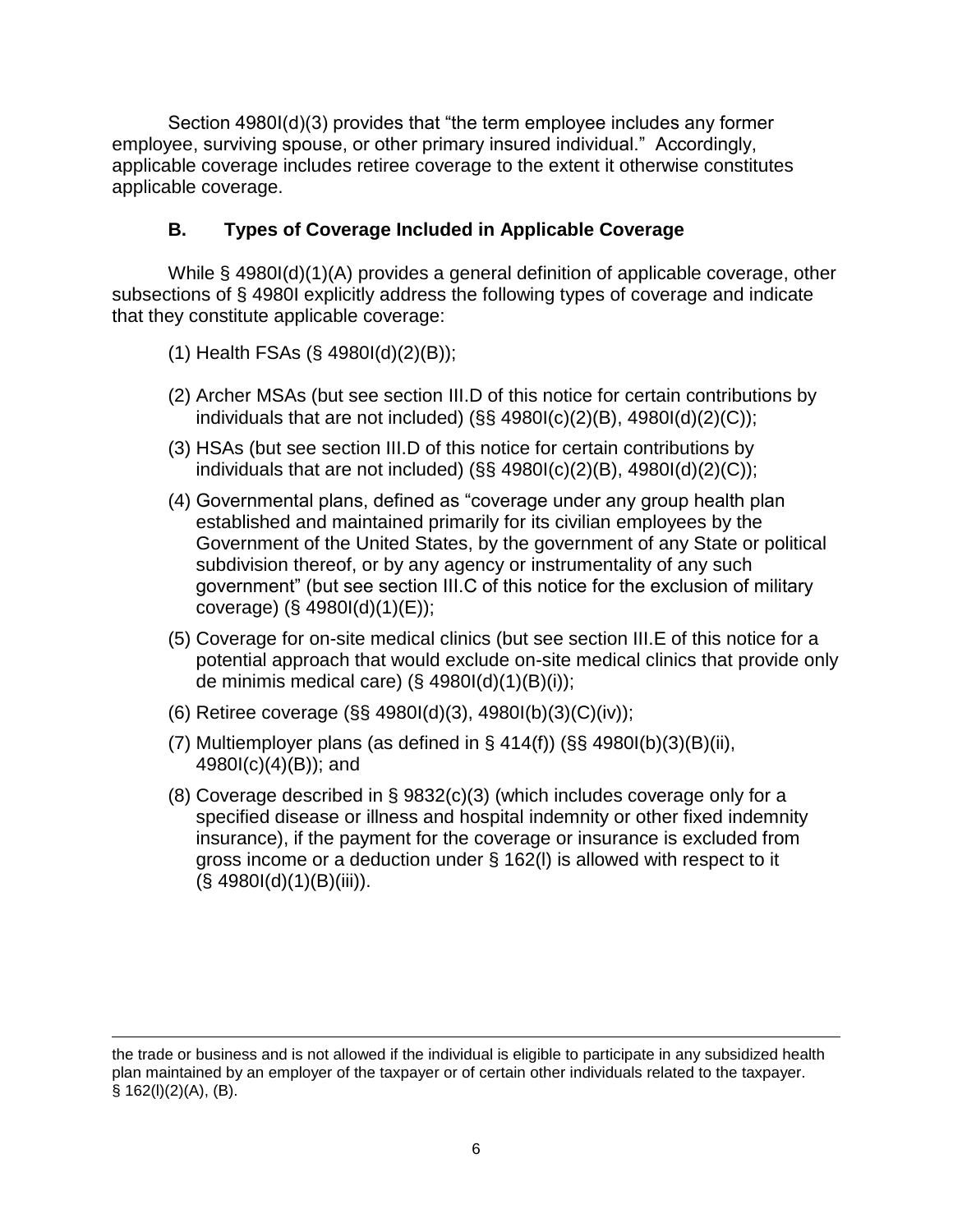Other types of coverage, such as executive physical programs and HRAs, meet the general definition of applicable coverage under § 4980I(d)(1)(A) and are not specifically excluded by another provision of § 4980I. Future guidance is expected to provide that executive physical programs and HRAs are applicable coverage. See also JCT Report, at 62.

### **C. Types of Coverage Excluded from Applicable Coverage**

Section 4980I(d)(1) also lists certain types of coverage that are excluded from applicable coverage. Under § 4980I(d)(1)(B), the following are excluded from applicable coverage:

- (1) Coverage described in § 9832(c)(1) (other than sub-paragraph (G) thereof), whether through insurance or otherwise.<sup>6</sup> Section 9832(c)(1) (other than § 9832(c)(1)(G)) includes:
	- (a) coverage only for accident, or disability income insurance, or any combination thereof (§ 9832(c)(1)(A));
	- (b) coverage issued as a supplement to liability insurance  $(\S$  9832(c)(1)(B));
	- (c) liability insurance, including general liability insurance and automobile liability insurance  $(\S$  9832(c)(1)(C));
	- (d) workers' compensation or similar insurance (§ 9832(c)(1)(D));
	- (e) automobile medical payment insurance  $(\S$  9832(c)(1)(E));
	- (f) credit-only insurance  $(\S$  9832(c)(1)(F)); and
	- (g) other insurance coverage, as specified in regulations, similar to the coverage listed in § 9832(c)(1) and under which benefits for medical care are secondary or incidental to other insurance benefits (§ 9832(c)(1)(H));<sup>7</sup>
- (2) Coverage, whether through insurance or otherwise, for long-term care;
- (3) Any coverage under a separate policy, certificate, or contract of insurance which provides benefits substantially all of which are for treatment of the mouth (including any organ structure within the mouth) or for treatment of the eye (but see section III.F of this notice for a potential approach to exclude all limited scope dental and vision benefits that qualify as excepted benefits (insured and self-insured)); and
- (4) Coverage described in § 9832(c)(3) (which includes coverage only for a specified disease or illness and hospital indemnity or other fixed indemnity

 $\overline{\phantom{a}}$  $6$  Section 9832 describes certain excepted benefits, which are generally not subject to the provisions of chapter 100 of the Code pursuant to section 9831. See also Treas. Reg. § 54.9831-1. Chapter 100 was added to the Code by the Health Insurance Portability and Accountability Act of 1996, and imposes certain portability and nondiscrimination requirements with respect to group health plan coverage. Chapter 100 was later augmented by other consumer protection laws and by the Affordable Care Act.

 $^7$  No excepted benefits have been added by regulation under § 9832(c)(1)(H).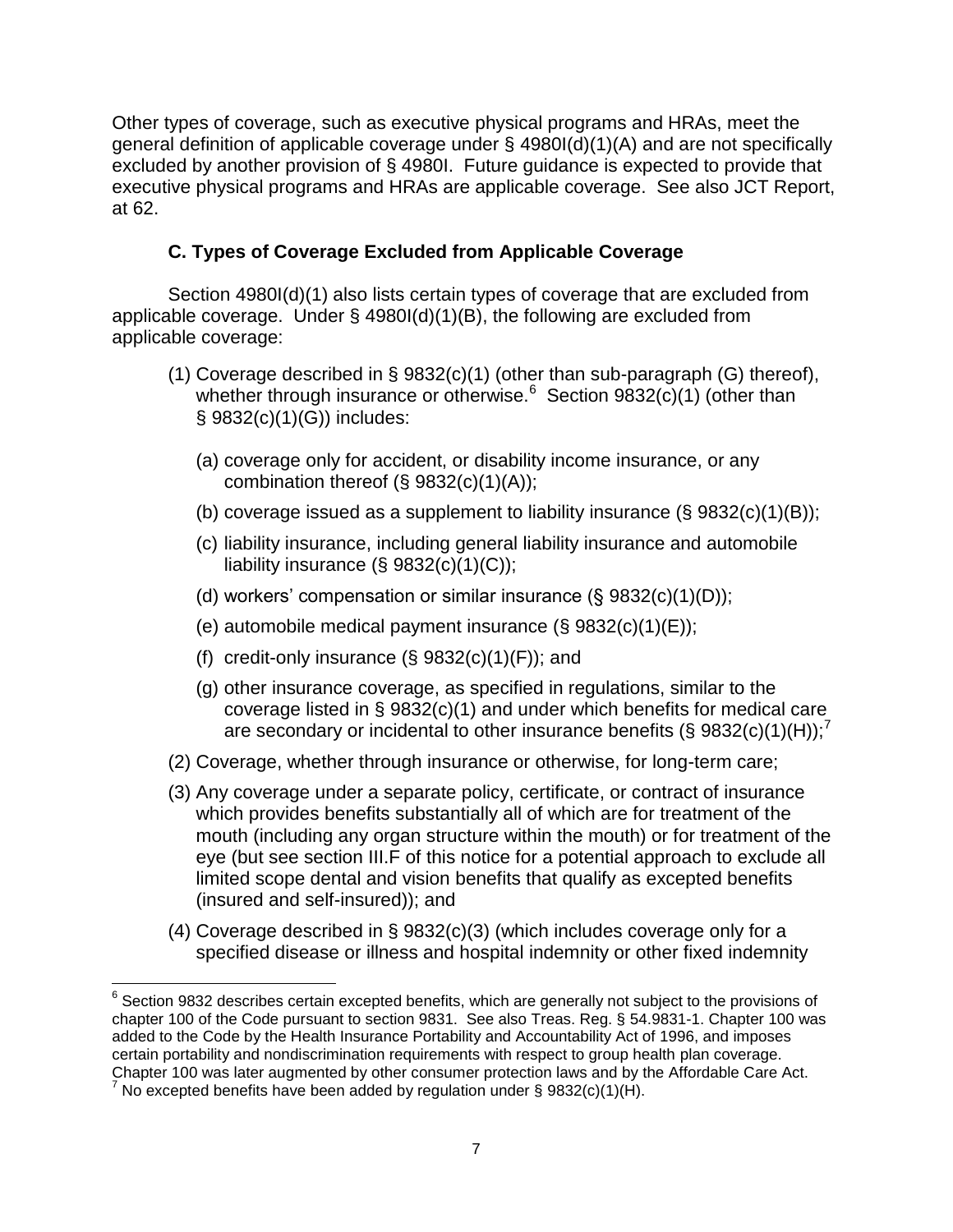insurance), if the payment for the coverage or insurance is not excluded from gross income or a deduction under § 162(l) is not allowed with respect to it.

In addition, § 4980I(d)(1)(E) implies that coverage provided under a plan maintained primarily for members of the military or for members of the military and their families by the Government of the United States, the government of any State or political subdivision thereof, or any agency or instrumentality of any such government is not applicable coverage. See § 4980I(d)(1)(E) (providing that governmental plans are included in applicable coverage and defining governmental plans as "coverage under any group health plan established and maintained primarily for its civilian employees by the Government of the United States, by the government of any State or political subdivision thereof, or by any agency or instrumentality of any such government.") (Emphasis added.)

### **D. HSAs/Archer MSAs**

Treasury and IRS anticipate that future proposed regulations will provide that (1) employer contributions to HSAs and Archer MSAs, including salary reduction contributions to HSAs, are included in applicable coverage, and (2) employee after-tax contributions to HSAs and Archer MSAs are excluded from applicable coverage.

Section 4980I(d)(2)(C) includes a special rule for determining the cost of coverage under HSAs and Archer MSAs. This rule provides that "in the case of applicable employer-sponsored coverage consisting of coverage under an arrangement under which the employer makes contributions described in subsection (b) or (d) of section 106, the cost of the coverage shall be equal to the amount of the employer contributions under the arrangement." Employer contributions to an HSA or Archer MSA are excludable under subsection (d) or (b), respectively, of § 106, and therefore are applicable coverage. This includes employee pre-tax salary reduction contributions to an HSA, which are treated as employer contributions for purposes of § 106 and are excludable under § 106(d).

In contrast, employee after-tax contributions to an HSA or Archer MSA are not excludable under § 106 but rather are deductible by an employee under § 223 (HSAs) or § 220 (Archer MSAs). Therefore, employee after-tax contributions to HSAs and Archer MSAs are not employer contributions under §§ 106(b) or (d). Accordingly, employee after-tax contributions to HSAs and Archer MSAs are not applicable coverage.

### **E. On-site Medical Clinics**

Section 4980I(d)(1)(B)(i) excludes from the definition of applicable coverage each of the excepted benefits listed in § 9832(c)(1), other than the § 9832(c)(1)(G) exception for on-site medical clinics. Accordingly, coverage provided through an on-site medical clinic generally is applicable coverage. Treasury and IRS, however, anticipate that the forthcoming proposed regulations will provide that applicable coverage does not include on-site medical clinics that offer only de minimis medical care to employees. This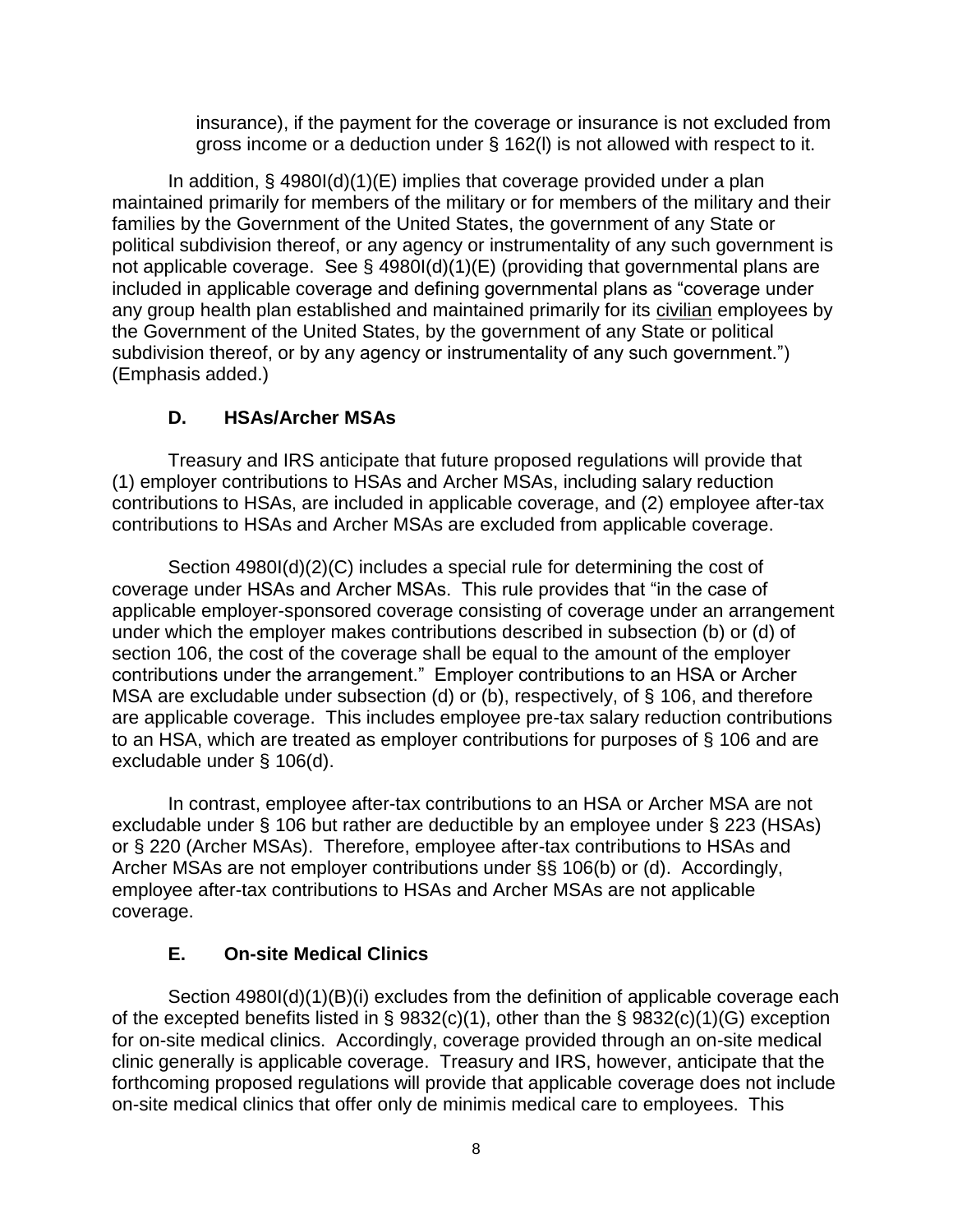exception would be consistent with the JCT Report, and it also avoids the burden of calculating the incremental additional cost of coverage that would be provided under such an arrangement, which most employees likely would not consider part of their health coverage. See JCT Report, at 62 ("Employer-sponsored health insurance coverage includes . . . on-site medical clinics that offer more than a de minimis amount of medical care to employees . . . .").

Treasury and IRS note that COBRA regulations provide that "[t]he provision of health care at a facility that is located on the premises of an employer or employee organization does not constitute a group health plan if—(1) [t]he health care consists primarily of first aid that is provided during the employer's working hours for treatment of a health condition, illness, or injury that occurs during those working hours; (2) [t]he health care is available only to current employees; and (3) [e]mployees are not charged for the use of the facility." Treas. Reg. § 54.4980B-2, Q&A-1(d).

In addition, Treasury and IRS seek comment on the treatment of clinics that meet the criteria described in the COBRA regulations and provide certain services in addition to (or in lieu of) first aid, for example: (1) immunizations; (2) injections of antigens (for example, for allergy injections) provided by employees; (3) provision of a variety of aspirin and other nonprescription pain relievers; and (4) treatment of injuries caused by accidents at work (beyond first aid).

Comments are requested on how Treasury and IRS should treat medical care in the case of on-site medical clinics, including whether the standard should be based on the nature and scope of the benefits or denominated as a specific dollar limit on the cost of services provided, or some combination of these two standards. In addition, comments are requested on how to determine the cost of coverage provided by an onsite medical clinic that is applicable coverage.

#### **F. Limited Scope Dental and Vision Benefits**

Section 4980I(d)(1)(B)(ii) excludes from applicable coverage "any coverage" under a separate policy, certificate, or contract of insurance which provides benefits substantially all of which are for treatment of the mouth (including any organ or structure within the mouth) or for treatment of the eye." Because this section refers only to dental and vision benefits that are provided under a "separate policy, certificate or contract of insurance," stakeholders have asked whether this means that stand-alone dental and vision benefits will be treated differently for purposes of § 4980I depending on whether they are insured or self-insured.

As previously noted, generally whether coverage is insured or self-insured is not relevant for purposes of § 4980I, including for purposes of identifying whether any particular coverage is applicable coverage. §§ 4980I(d)(1)(A), (f)(4); JCT Report, at 62. Treasury and IRS, the Department of Labor and the Department of Health and Human Services (the Departments) recently amended the excepted benefit regulations under § 9831 on limited scope dental and vision benefits "to achieve greater consistency between insured and self-insured coverage." 79 FR 59130, 59132 (Oct. 1, 2014).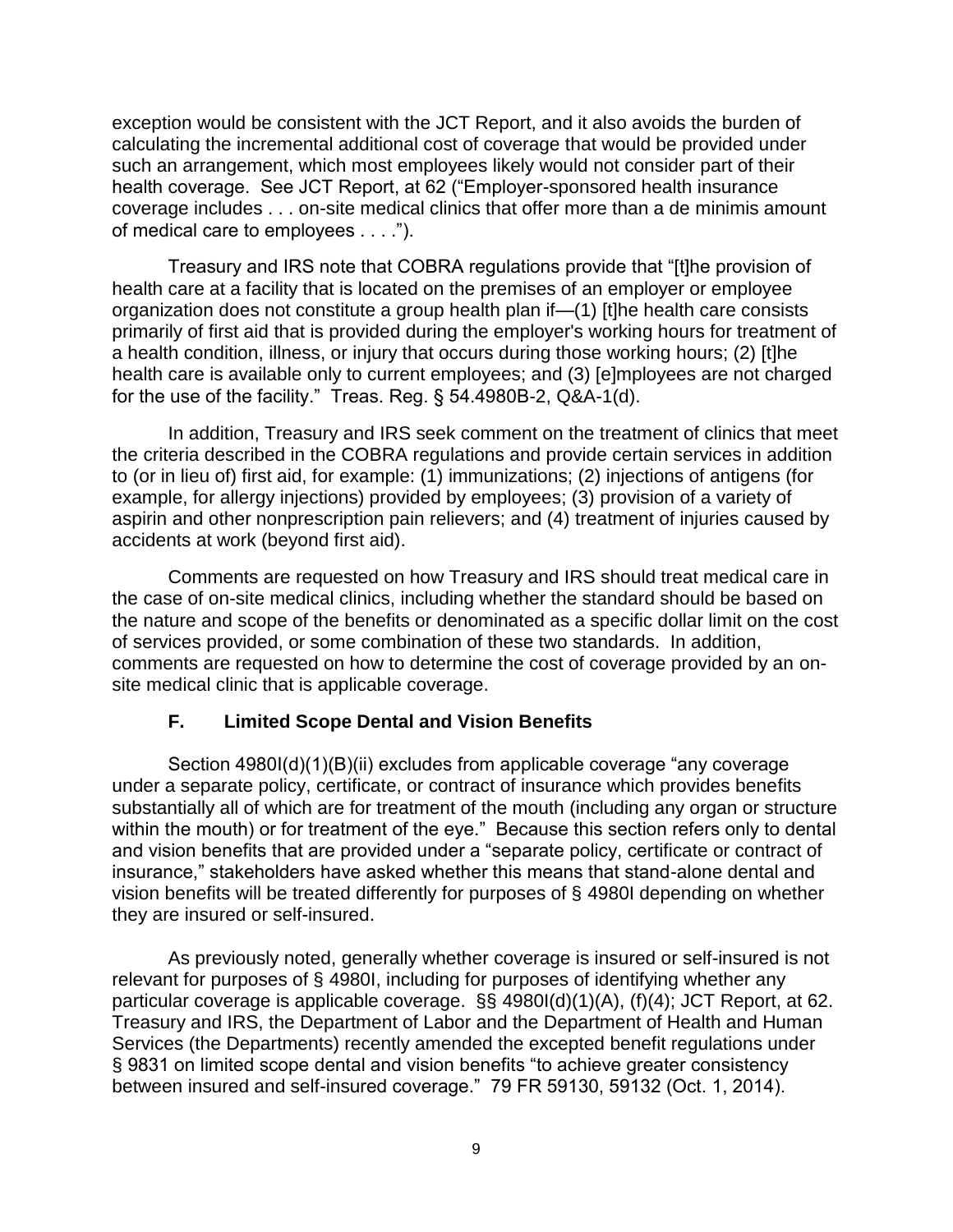Treasury and IRS are considering whether to exercise their regulatory authority under § 4980I(g) to propose an approach under which self-insured limited scope dental and vision coverage that qualifies as an excepted benefit pursuant to the recently issued regulations under § 9831 would be excluded from applicable coverage for purposes of § 4980I. See Treas. Reg. § 54.9831-1(c)(3). Comments are requested on any reasons why Treasury and IRS should not implement this approach.

### **G. Employee Assistance Programs (EAPs)**

Under recently issued regulations, the Departments added employee assistance programs (EAPs) that meet certain criteria to the list of excepted benefits to ensure that employers are able to continue to offer certain EAPs as benefits that are supplemental to other coverage. Treas. Reg. § 54.9831-1(c)(3)(vi) (79 FR 59130, 59133).]

Treasury and IRS are considering whether to exercise authority under § 4980I(g) to propose that EAPs that qualify as an excepted benefit pursuant to the recently issued regulations under § 9831 would be excluded from applicable coverage for purposes of § 4980I. Comments are requested on any reasons why Treasury and IRS should not implement this approach.

# **IV. DETERMINATION OF COST OF APPLICABLE COVERAGE**

### **A. In General**

Section 4980I imposes a 40% excise tax on the excess, if any, of the aggregate cost of the applicable coverage of an employee for a month over the applicable dollar limit for the month. Section 4980I(d)(2)(A) provides that the cost of applicable coverage generally is determined under rules similar to the rules of § 4980B(f)(4), which apply for purposes of determining the COBRA applicable premium. Section 4980I also prescribes specific calculation rules that apply to certain types of arrangements.

# **1. Determination of Applicable Premium under COBRA**

Under § 4980B(f)(4), the COBRA applicable premium generally is based on the average cost of providing coverage for those covered under the plan who are similarly situated, instead of the cost of providing coverage based on the characteristics of each individual.

As noted earlier, Section 4980B(f)(4)(A) defines COBRA applicable premium to mean, "with respect to any period of continuation coverage of qualified beneficiaries, the cost to the plan for such period of the coverage for similarly situated beneficiaries with respect to whom a qualifying event has not occurred (without regard to whether such cost is paid by the employer or employee)." Section  $\angle 4980B(f)(4)(B)$  prescribes two methods for self-insured plans to determine the COBRA applicable premium: (i) the actuarial basis method; and (ii) the past cost method. Section 4980B(f)(4)(C) provides that the COBRA applicable premium must be determined for a 12-month determination period, and must be determined before the beginning of such period.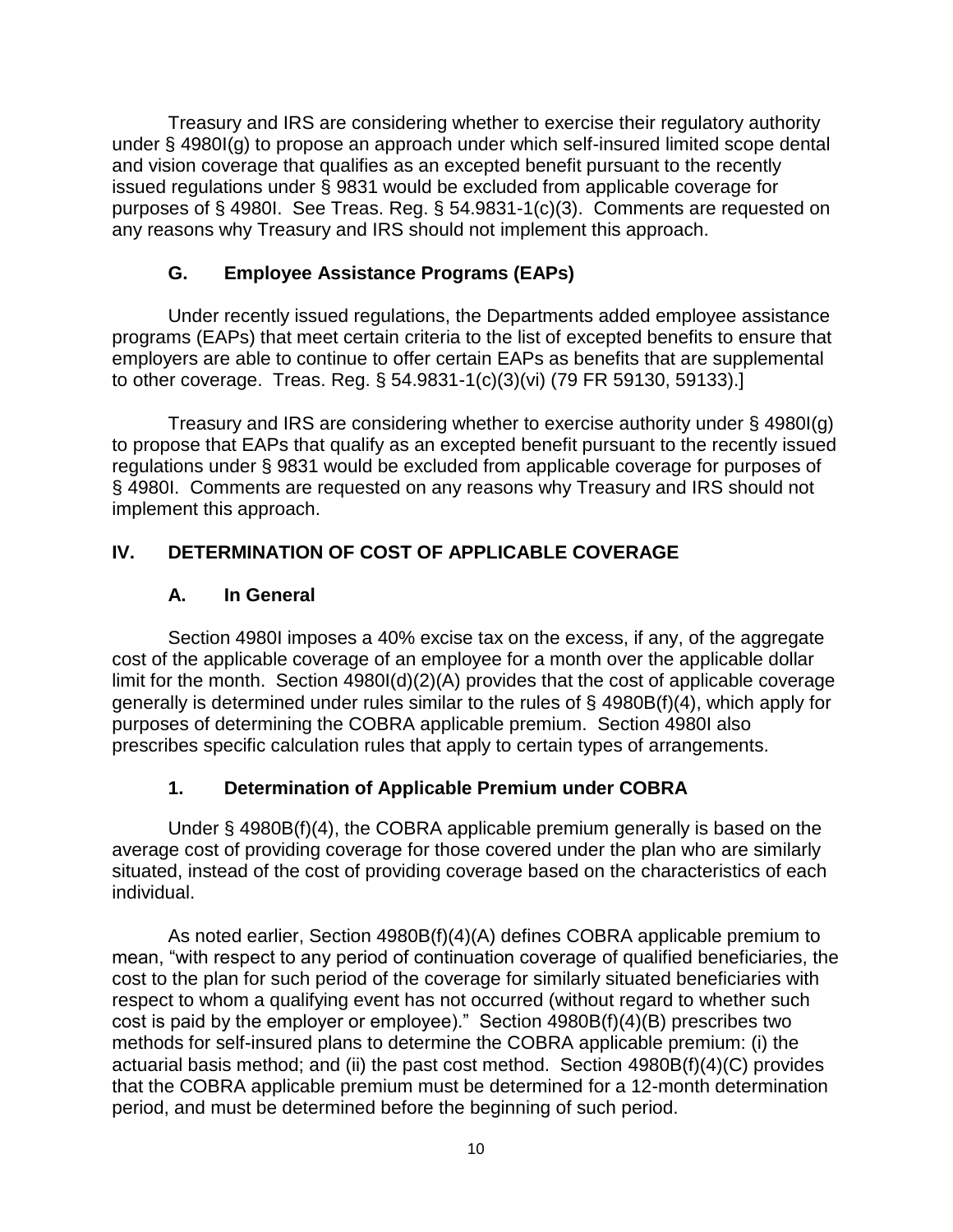The COBRA regulations provide that, with respect to the determination of the COBRA applicable premium, plans and employers must operate in good faith compliance with a reasonable interpretation of the statutory requirements in § 4980B. Treas. Reg. § 54.4980B-1, Q&A-2.

### **2. Specific Rules under § 4980I**

Section 4980I also includes additional calculation rules for determining the cost of applicable coverage.

(1) § 4980I Tax Not Included in Cost. Section 4980I(d)(2)(A) provides that the cost of applicable coverage under § 4980I does not take into account "any portion of the cost of such coverage which is attributable to the tax imposed under this section."

(2) Separate Costs for Self-Only and Other-than-Self-Only Coverage. Section 4980I(d)(2)(A) provides that the cost of applicable coverage must be calculated separately for self-only coverage and other-than-self-only coverage. Section 4980I(b)(3)(B)(iii) provides that any coverage under a multiemployer plan (as defined in § 414(f)) is treated as other-than-self-only coverage for purposes of § 4980I.

(3) Retirees. Section 4980I(d)(2)(A) provides that, in the case of applicable coverage provided to retired employees, the plan may elect to treat a retired employee who has not attained the age of 65 and a retired employee who has attained the age of 65 as similarly situated beneficiaries. $8$ 

(4) Health FSAs. Section 4980I(d)(2)(B) provides for health FSAs that the cost of applicable coverage is equal to the sum of salary reduction contributions plus the amount determined under the general calculation rule with respect to any reimbursement under the arrangement in excess of the salary reduction contributions. Thus, the cost of applicable coverage under a health FSA includes employer flex contributions used for the health FSA.

(5) HSAs and Archer MSAs. Section 4980I(d)(2)(C) provides for HSAs and Archer MSAs that the cost of applicable coverage "shall be equal to the amount of employer contributions under the arrangement." For this purpose, employer contributions include salary reduction contributions.

(6) Monthly Costs. Section 4980I(d)(2)(D) provides that for applicable coverage for which the cost is determined "on other than a monthly basis, the cost shall be allocated to months in a taxable period on such basis as the Secretary may prescribe."

l  $^8$  For a description of the additional amount added to the § 4980I dollar limit for "qualified retirees," see section V.C of this notice.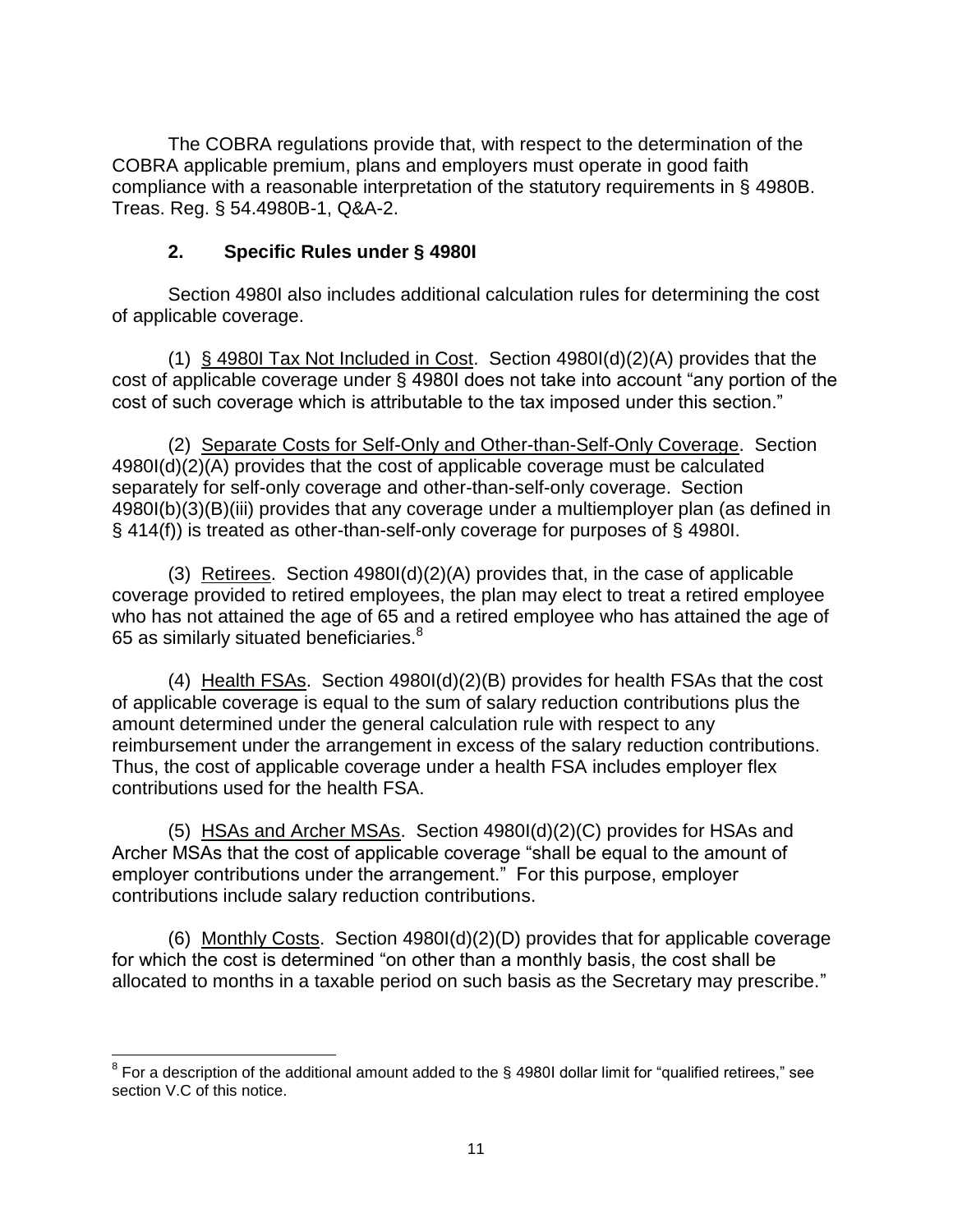#### **B. Aggregate Cost of Applicable Coverage Based on Applicable Coverage in Which Employee is Enrolled**

Section 4980I(a) provides that if "an employee is covered under any applicable employer-sponsored coverage of an employer" during a taxable period and "there is an excess benefit with respect to the coverage," an excise tax applies. (Emphasis added.) Section 4980I(b) provides that the "excess benefit" is the excess of "(A) the aggregate cost of the applicable employer-sponsored coverage of the employee for the month, over (B) an amount equal to 1/12 of the annual limitation" for the employee for the applicable calendar year. (Emphasis added.)

Although other subsections of the statute refer to the coverage "made available" to the employee, §§ 4980I(a) and (b) explicitly provide that the applicable coverage that is compared to the dollar limit for purposes of determining the excise tax is the applicable coverage in which the employee is enrolled, rather than coverage offered to the employee but in which the employee does not enroll (the cost of which could be above or below the dollar limit). See also JCT Report, at 65.

### **C. Potential Approaches for Determining Cost of Applicable Coverage**

As noted earlier, § 4980I(d)(2)(A) provides that the cost of applicable coverage is determined "under rules similar to the rules of section 4980B(f)(4)" regarding the determination of the COBRA applicable premium.

A number of issues arise in computing the COBRA applicable premium on which specific guidance has not been provided, including how to determine which nonCOBRA beneficiaries are similarly situated, the specific methods self-insured plans may use to determine the COBRA applicable premium, and how to determine the COBRA applicable premium for HRAs. This section IV.C describes potential approaches with respect to each of these issues for purposes of § 4980I.

Treasury and IRS also continue to consider whether the potential approaches described below should apply for purposes of determining the COBRA applicable premium.

### **1. Similarly Situated Individuals**

The COBRA applicable premium for a qualified beneficiary entitled to COBRA continuation coverage is based on the cost of coverage for similarly situated nonCOBRA beneficiaries. § 4980B(f)(4)(A). The COBRA regulations define similarly situated nonCOBRA beneficiaries as the covered employees, spouses of covered employees, or dependent children of covered employees receiving coverage under the group health plan maintained by the employer or employee organization who are receiving that coverage for a reason other than COBRA, and who are most similarly situated to the situation of the qualified beneficiary immediately before the qualifying event. Treas. Reg. § 54.4980B-3, Q&A-3.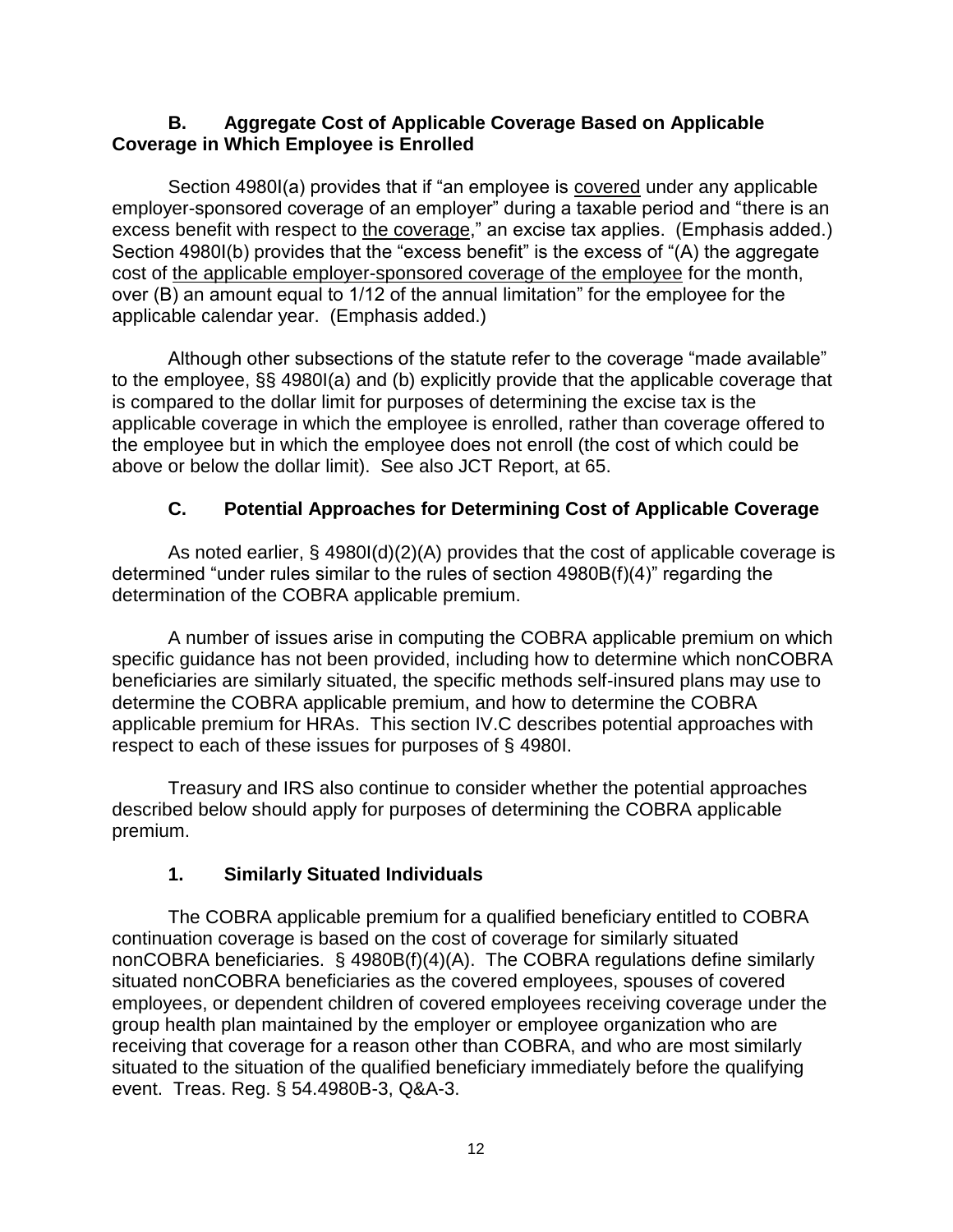Treasury and IRS anticipate that a somewhat similar standard will apply for § 4980I and that, for any specific type of applicable coverage, the cost of that applicable coverage for an employee will be based on the average cost of that type of applicable coverage for that employee and all similarly situated employees. Under the potential approach that Treasury and IRS are considering, each group of similarly situated employees would be determined by starting with all employees covered by a particular benefit package provided by the employer, then subdividing that group based on mandatory disaggregation rules, and allowing further subdivision of the group based on permissive disaggregation rules.

Aggregation by Benefit Package. Under the potential approach that Treasury and IRS are considering for purposes of determining the groups of similarly situated employees, the initial groups of similarly situated employees would be determined by aggregating all employees (as defined in § 4980I(d)(3)) covered by a particular benefit package provided by the employer.<sup>9</sup> The employees enrolled in each different benefit package would be grouped separately. Benefit packages would be considered different based upon differences in health plan coverage; there may be more than one benefit package provided under a group health plan. Employees would be grouped by the benefit packages in which they are enrolled, rather than the benefit packages they are offered. Thus, for example, if employees are provided a choice between a standard and a high option (such as an option with lower deductibles and copays), employees covered under the high option would be grouped separately from those covered under the standard option. The result would be the same if the choice instead was, for example, between an HMO option and a PPO option, between several different HMO options, or between several different HMO and PPO options.

Mandatory Disaggregation (Self-Only Coverage and Other-Than-Self-Only Coverage). After aggregating all employees covered by a particular benefit package, under this potential approach, the employer would then be required to disaggregate the employees within the group covered by the benefit package based on whether an employee had enrolled in self-only coverage or other-than-self-only coverage. For example, in a benefit package allowing employees to choose between self-only and family coverage, employees receiving self-only coverage would be grouped separately from those receiving family coverage. This potential approach is consistent with § 4980I(d)(2)(A), which provides that the cost of applicable coverage "shall be calculated separately for self-only coverage and other coverage."

Permissive Aggregation within Other-Than-Self-Only Coverage. However, within a group of employees who are receiving other-than-self-only coverage, § 4980I(d)(2)(A) does not require that the cost of applicable coverage be determined separately based on the number of individuals who are receiving coverage in addition to the employee (for example, employee plus one, employee plus two, or family coverage). As a result,

erd and the mode of the mode of the mode of the moder that the mode of the mode of the mode of the mode of the m<br>In the mand as a single single employer under § 414(b), (c), (m), or (o) are treated as a single the mode of employer for purposes of § 4980I. § 4980I(f)(9).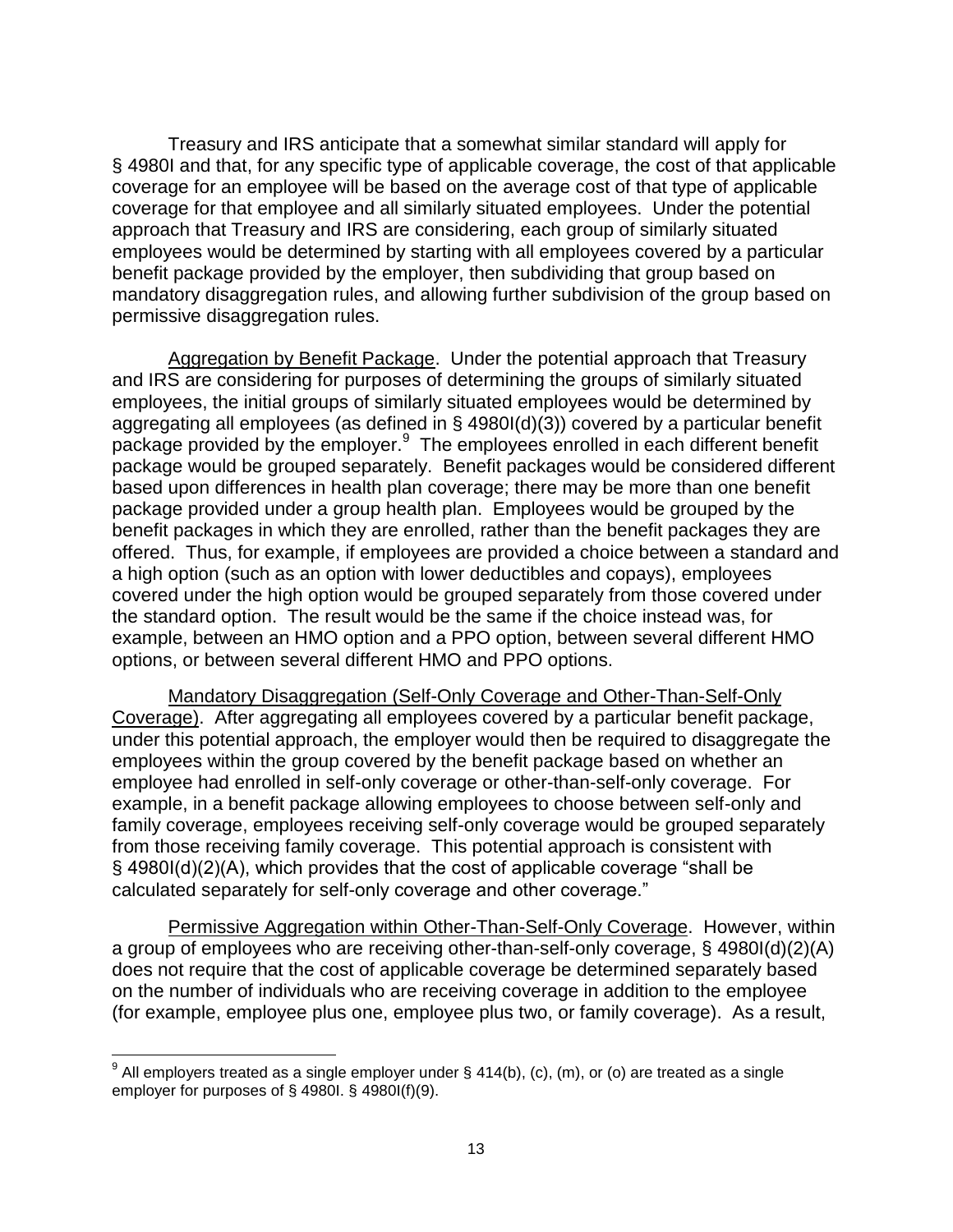Treasury and IRS are considering an approach under which an employer would not be required to determine the cost of applicable coverage for employees receiving otherthan-self-only coverage based on the number of individuals covered in addition to the employee (even if the actual cost of such coverage varied on this basis). Under this potential approach, an employer could treat all employees who are enrolled in the same benefit package and who receive coverage for one or more individuals in addition to the employee as similarly situated for purposes of determining the cost of applicable coverage for that group.

Permissive Disaggregation. For the purposes of COBRA, Treasury and IRS are considering permitting (but not requiring) further disaggregation based on distinctions that have traditionally been made in the group insurance market. Because the cost of applicable coverage under § 4980I is generally determined under rules similar to the rules applicable to COBRA, Treasury and IRS are also considering permissive disaggregation for purposes of § 4980I. In particular, Treasury and IRS are considering whether to provide rules for permissive disaggregation that would allow, but not require, an employer to subdivide further the group of employees that would be treated as similarly situated. Specifically, Treasury and IRS are considering whether disaggregation should be permitted based on (a) a broad standard (such as limiting permissive disaggregation to bona fide employment-related criteria, including, for example, nature of compensation, specified job categories, collective bargaining status, etc.) while prohibiting the use of any criterion related to an individual's health), or (b) a more specific standard (such as a specified list of limited specific categories for which permissive disaggregation is allowed). A more specific standard, for example, could permit groups of similarly situated employees enrolled in a single benefit package to be disaggregated only into current and former employees and/or to be disaggregated based on bona fide geographic distinctions, such as an employee's residence in or a business's location in different states or metropolitan areas and/or, for an employee receiving other-than-self-only coverage, based on the number of individuals covered in addition to the employee (that is, different rating units).

Treasury and IRS invite comments on the potential approach described in this section with respect to determining groups of similarly situated employees, including areas in which additional guidance would be beneficial. With respect to the potential approach to mandatory aggregation of employees who are enrolled in the same benefit package, comments are requested on the extent to which benefit packages must be identical to be considered the same for this purpose and, if differences are permitted, the nature and extent of those permitted differences. With respect to the two potential approaches for permissive disaggregation set out in the previous paragraph, comments are requested on which approach is preferable. If the second approach (under which specific criteria for permissive disaggregation are enumerated) is preferable, comments are requested on what specific criteria should be permitted. Comments are also requested on whether additional guidance would be beneficial under § 4980I(d)(2)(A), which states that, for applicable coverage provided to employees, "the plan may elect to treat a retired employee who has not attained the age of 65 and a retired employee who has attained the age of 65 as similarly situated beneficiaries."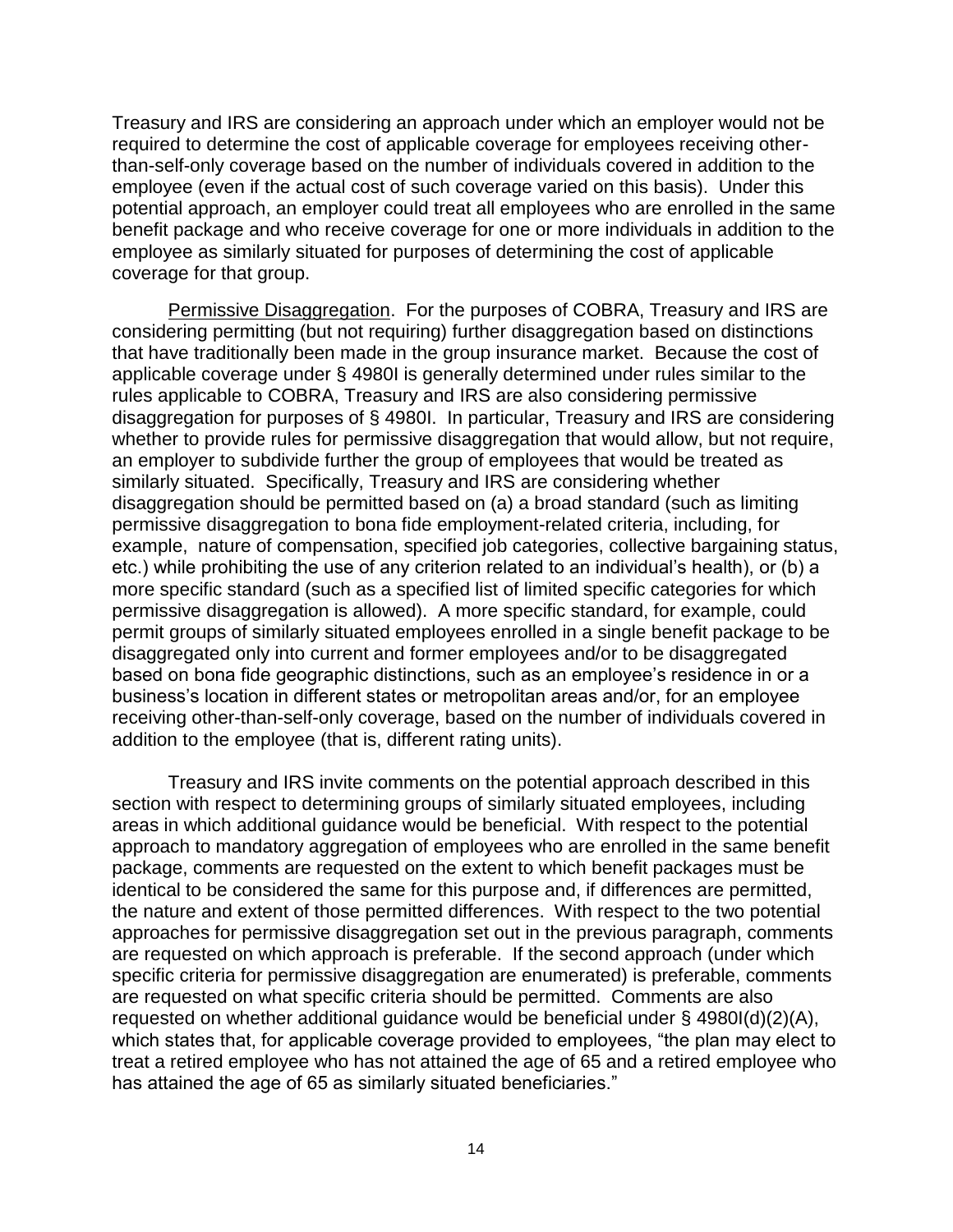When developing comments on these approaches, stakeholders are requested to be mindful of § 4980I(d)(2)(A), which provides that the cost of applicable coverage under § 4980I is generally determined under rules similar to the rules applicable to COBRA. Accordingly, future guidance on determining the COBRA applicable premium is likely to attempt to harmonize the COBRA rules with the rules under § 4980I to the extent practicable. With respect to COBRA, allowing some employers to make distinctions that they have not previously made when offering coverage to participants and beneficiaries could result in a standard that is susceptible to abuse. A list of exclusive criteria is likely less susceptible to such abuse. However, Treasury and IRS are also concerned that, for purposes of COBRA, prohibiting any further disaggregation after mandatory disaggregation would be too restrictive because it would not allow distinctions that have traditionally been made in the group market. Although the rules for determining the cost of applicable coverage under § 4980I generally can be expected to be similar to the rules for determining the COBRA applicable premium, some differences may be appropriate. Treasury and IRS invite comments on these issues.

#### **2. Self-Insured Methods**

Section 4980B(f)(4)(B) prescribes two methods for self-insured plans to compute the COBRA applicable premium — the actuarial basis method and the past cost method. A plan must use the actuarial basis method unless the plan administrator elects to use the past cost method and the plan is eligible to use that method.

Actuarial Basis Method. As set forth in § 4980B(f)(4)(B)(i), the actuarial basis method provides that, to the extent that a plan is a self-insured plan, the COBRA applicable premium is equal to a reasonable estimate of the cost of providing coverage for similarly situated beneficiaries that (i) is determined on an actuarial basis, and (ii) takes into account such factors as the Secretary may prescribe in regulations. Treasury and IRS have not issued regulations prescribing factors to take into account.

Past Cost Method. As set forth in § 4980B(f)(4)(B)(ii), the past cost method provides that the COBRA applicable premium is equal to "(I) the cost to the plan for similarly situated beneficiaries for the same period occurring during the preceding determination period… adjusted by (II) the percentage increase or decrease in the implicit price deflator of the gross national product (calculated by the Department of Commerce and published in the Survey of Current Business) for the 12-month period ending on the last day of the sixth month of such preceding determination period." Section 4980B(f)(4)(iii) provides that a plan administrator may not elect to use the past cost method "in any case in which there is any significant difference between the determination period and the preceding determination period, in coverage under, or in employees covered by, the plan…." Section 4980B(f)(4)(C) provides that the determination of any COBRA applicable premium must be made for a period of 12 months and must be made before the beginning of that period. See section IV.D of this notice for a discussion of a possible approach using actual costs incurred during the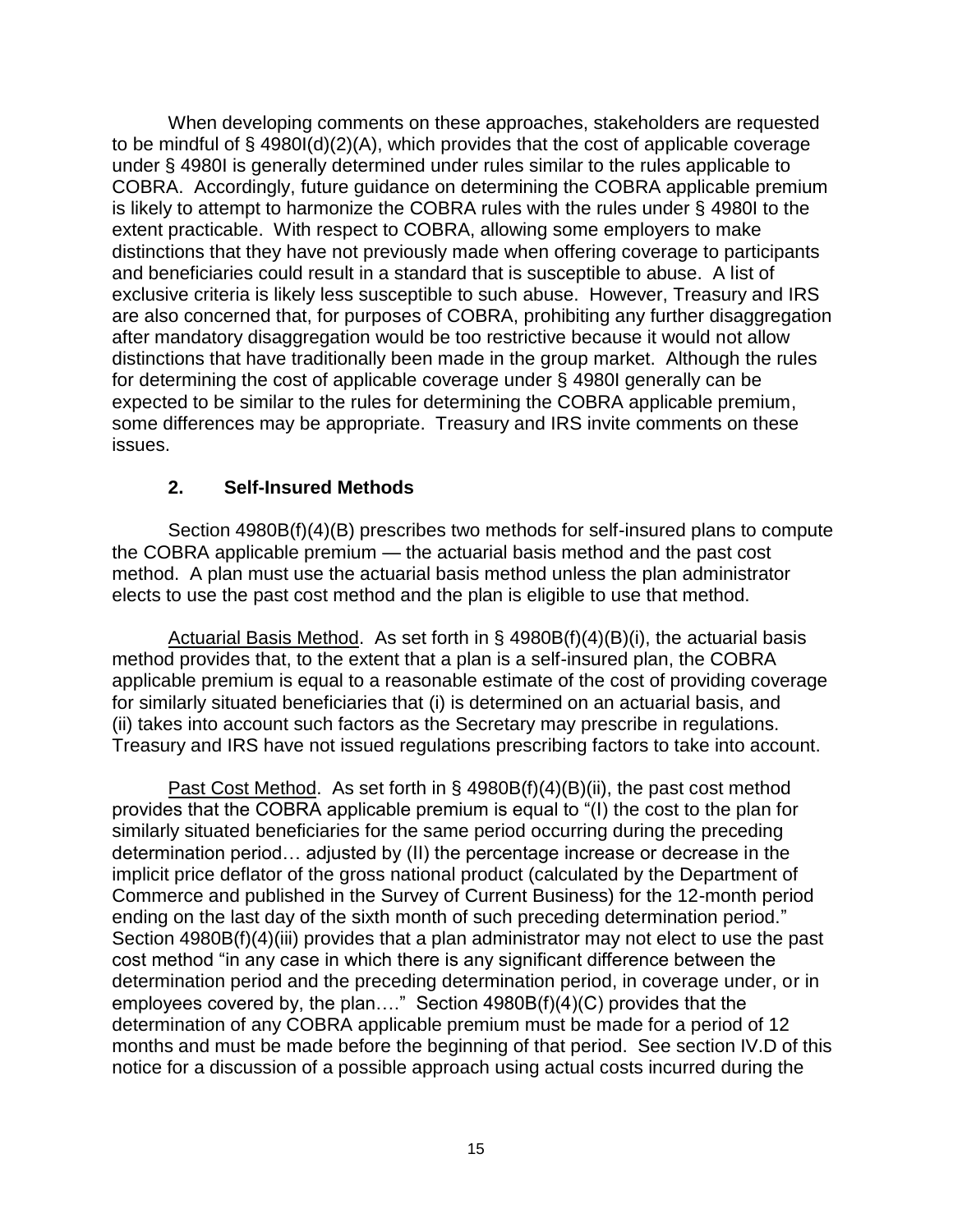plan year to calculate the cost of coverage under the past cost method for purposes of § 4980I (but not COBRA).

Treasury and IRS anticipate that, in general, these two methods will apply for purposes of determining the cost of applicable coverage for self-insured plans for purposes of § 4980I, and seek comment on this approach. See § 4980I(d)(2)(A).

### **a. Changing Between Methods**

In the COBRA context, Treasury and IRS are concerned about the possibility of abuse if a plan switches between the actuarial basis method and the past cost method frequently. Consequently, Treasury and IRS are considering proposing a rule under § 4980B that generally would require a plan to use the valuation method that it chooses for a period of at least five years. The only exception would be based on the prohibition under § 4980B(f)(4)(B)(iii) on using the past cost method if there is a significant difference between periods in coverage under, or in employees covered by, the plan. In that case, the plan might be required to use the actuarial basis method for the two years following the significant change.

Treasury and IRS are considering whether to adopt a similar standard for purposes of § 4980I. Comments are requested on this possibility, on whether there should be concerns about allowing an employer to use the past cost method only for years in which claims are unusually low, and on whether allowing the use of different methods from year to year would cause administrative concerns or raise other issues.

# **b. Actuarial Basis Method**

Under § 4980B(f)(4)(B)(ii)(I), a self-insured plan making an actuarial estimate of the cost of providing coverage must take into account factors prescribed in regulations. For purposes of § 4980I, Treasury and IRS are considering whether to propose a broad standard under which the cost of applicable coverage for a group of similarly situated individuals would be equal to a reasonable estimate of the cost of providing coverage under the plan for individuals in that group for the determination period, using reasonable actuarial principles and practices. Under this standard, an estimate of cost would be an estimate of the actual cost the plan is expected to incur for a determination period, not the minimum (or maximum) exposure that the plan could have for that period.

Treasury and IRS invite comments on all aspects of this potential approach, including whether proposed regulations should require some accreditation of individuals making actuarial estimates, whether it would be preferable to specify a list of factors that must be satisfied to make an actuarial determination of the cost of applicable coverage, and whether a similar standard should apply for purposes of determining the COBRA applicable premium.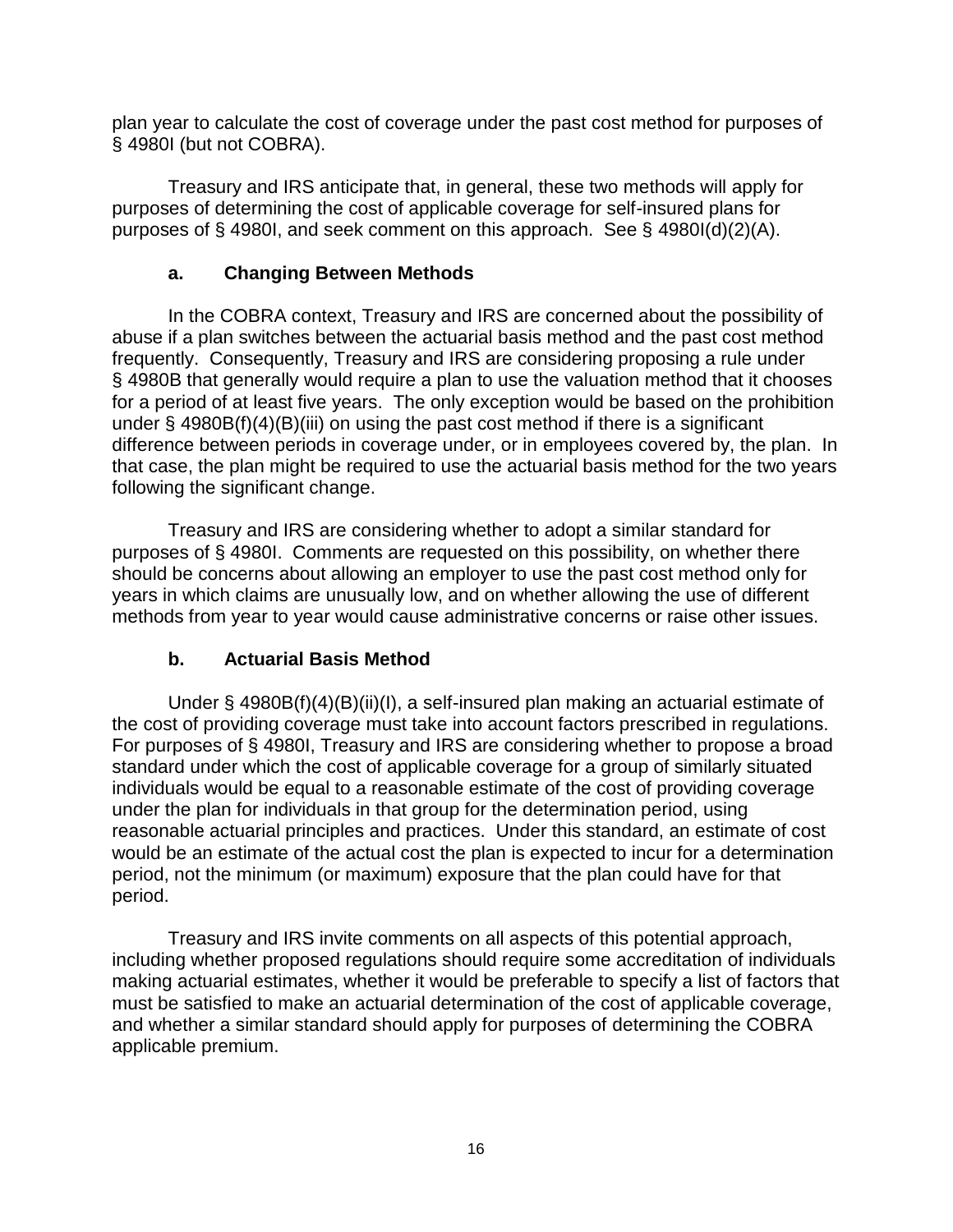### **c. Past Cost Method**

### **i. Measurement Period under Past Cost Method**

Under  $\S$  4980B(f)(4)(B)(ii), a plan electing to use the past cost method determines the COBRA applicable premium based on the cost to the plan for similarly situated beneficiaries for the same period occurring during the preceding 12-month determination period, as adjusted under § 4980B(f)(4)(B)(ii)(II). For COBRA purposes, Treasury and IRS are considering whether to issue guidance providing that plans choosing the past cost method may use as the 12-month measurement period for a current determination period any 12-month period ending not more than 13 months before the beginning of the current determination period. Thus, for example, under this potential approach, a plan could use the determination period ending one year before the current determination period as the measurement period for computing costs for the current determination period, or it could use a measurement period beginning 18 months before and ending six months before the beginning of the current determination period. The measurement period would have to be applied consistently. For example, if a plan used a 12-month measurement period ending three months before the beginning of the current determination period, the plan would be required to consistently use the same measurement period for future years, absent bona fide business reasons for a change.

The rule provided under  $\S$  4980B(f)(4)(B)(ii)(II), which applies an adjustment factor to the costs determined over the 12-month measurement period under the past cost method, would continue to apply under this potential approach.

Treasury and IRS are considering whether to adopt a similar standard for purposes of § 4980I. Comments are requested on this approach, including any administrative issues that may need to be addressed, as well as whether this approach should also be made applicable for § 4980I purposes.

### **ii. Costs Taken into Account under Past Cost Method**

Treasury and IRS anticipate that proposed regulations would describe the costs that must be taken into account in computing costs under the past cost method. The costs could include (1) claims, (2) premiums for stop-loss or reinsurance policies, (3) administrative expenses, and (4) reasonable overhead expenses (such as salary, rent, supplies, and utilities) of the employer, with those reasonable overhead expenses being ratably allocated to the cost of administering the employer's health plans.

With respect to the cost of claims, those costs could include either claims incurred during the measurement period (whether paid or unpaid) or claims submitted during the measurement period (regardless of when incurred). Treasury and IRS invite comments on which of these two approaches is preferable, the type of data employers and insurers traditionally track (that is, data based on claims incurred or on claims submitted), and, if relevant, the maximum length of time after the end of the plan year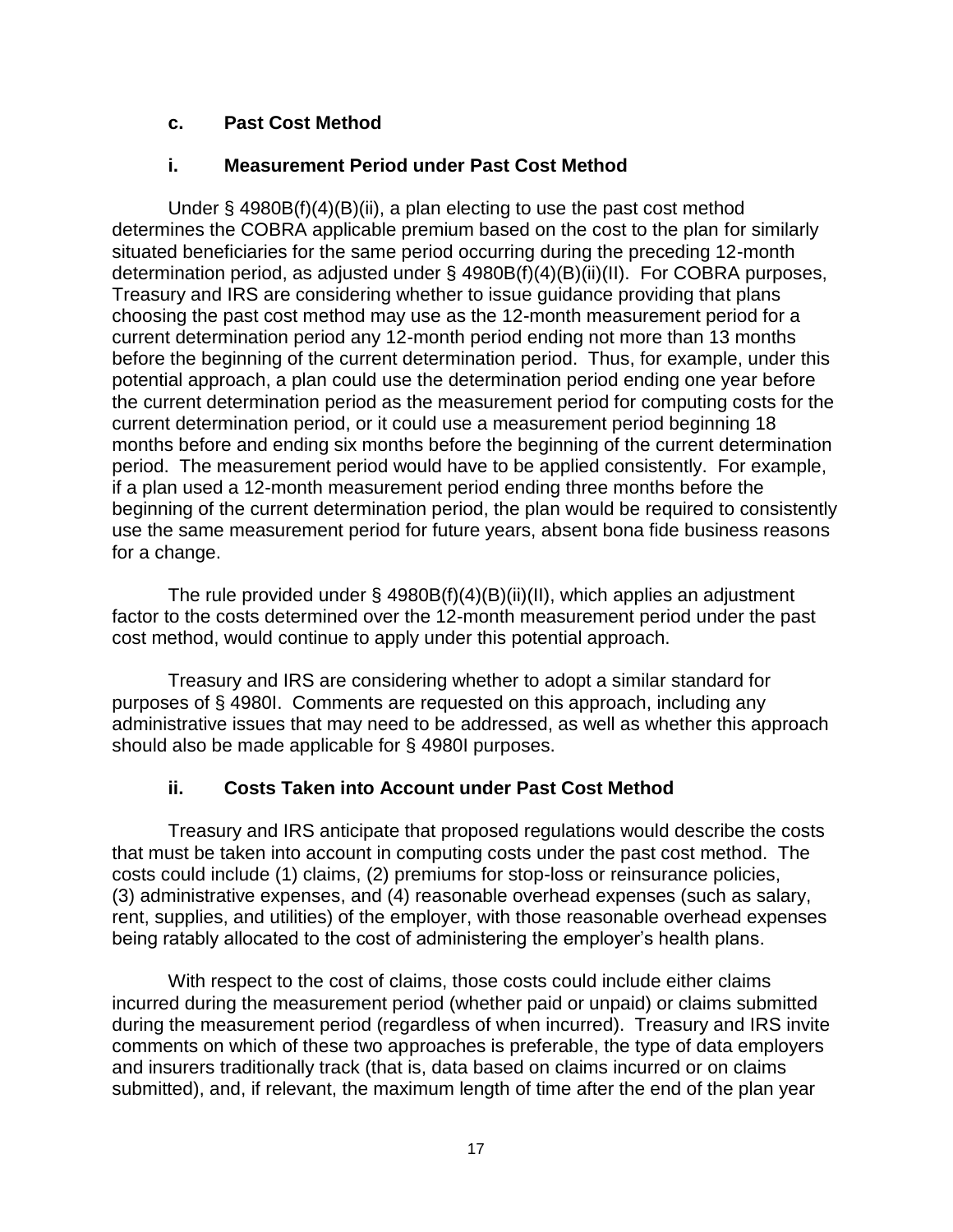that should be permitted to account for claims submitted after, but incurred during, the plan year (often referred to as a run-out period).

With respect to reasonable overhead expenses, Treasury and IRS invite comments as to whether additional guidance on what constitutes reasonable overhead expenses would be beneficial, including (1) whether a presumption should be adopted that, for self-insured plans with a third party administrator, reasonable overhead expenses are reflected in the third party administrator fee, and (2) whether a safe harbor should be adopted that would allow a self-administered, self-insured plan to assume that the amount of reasonable overhead expenses is equal to a defined percentage of claims.

Treasury and IRS anticipate that the costs taken into account under the past cost method under the proposed regulations would not take into account reserves for potential future costs, claims incurred to the extent subject to reimbursement under a stop-loss or reinsurance policy, or any portion of the cost of coverage which is attributable to the excise tax.<sup>10</sup> Treasury and IRS invite comments on all aspects of this potential approach, including whether a similar standard should apply for purposes of determination of the COBRA applicable premium.

### **3. HRAs**

Treasury and IRS anticipate that future guidance will provide that an HRA is applicable coverage under § 4980I. Section 4980I does not include special rules for determining the cost of coverage under an HRA. Therefore, the cost of coverage under an HRA is determined under the general § 4980I valuation rules.

Notice 2002-45, 2002-28 I.R.B. 93, contains guidance on a number of issues relating to HRAs, provides that HRAs are subject to COBRA, and states that the COBRA applicable premium under an HRA may not be based on a qualified beneficiary's reimbursement amounts available from the HRA. Treasury and IRS have not provided further guidance on the calculation of the COBRA applicable premium for an HRA.

Treasury and IRS are considering various methods that future guidance might permit for use in determining the cost of applicable coverage under an HRA, including determining the cost of applicable coverage under an HRA based on the amounts made newly available to a participant each year. This potential approach would not take into account carry-over amounts or amounts made newly available before 2018 (except potentially amounts made available for non-calendar plan years beginning in 2017 and ending in 2018). This approach might provide employers with greater certainty as to the cost of applicable coverage under an HRA from year to year.

 $\overline{\phantom{a}}$ <sup>10</sup> Section 4980I(d)(2)(A) provides that, for purposes of determining the cost of applicable coverage "any portion of the cost of such coverage which is attributable to the tax imposed under this section shall not be taken into account[.]"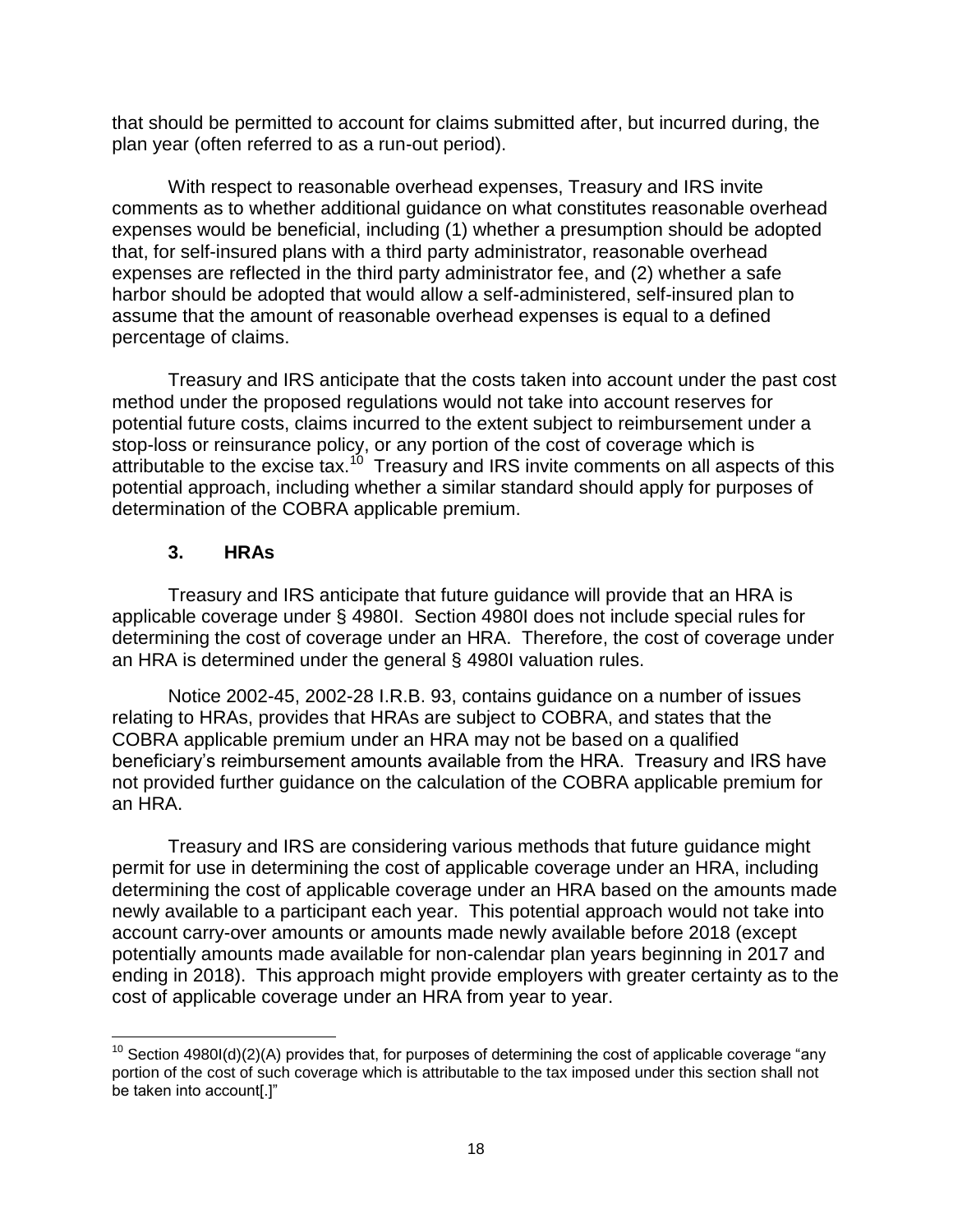In certain circumstances, however, such an approach could overvalue an HRA because the total contributions might not be spent in the current period (for example, because the employer provides large HRA contributions that go unused in a given year). Accordingly, Treasury and IRS are also considering a rule, either instead of or in addition to the potential approach described above, that would permit employers to determine the cost of coverage by adding together all claims and administrative expenses attributable to HRAs for a particular period (separately for each level of coverage if the employer allocation differs by employee election, such as allocating \$1,000 to the accounts of employees electing self-only coverage and allocating \$2,000 to the accounts of employees electing family coverage) and dividing that sum by the number of employees covered for that period (at that level of coverage). Under this potential approach, reasonable overhead expenses would be determined in a manner similar to that described in section IV.C.2.c.ii of this notice (Costs Taken into Account under Past Cost Method). Treasury and IRS are also considering whether to permit or require employers to use the actuarial basis method to determine the cost of coverage under an HRA.

Some stakeholders have suggested that the cost of applicable coverage should not include an HRA that can be used only to fund the employee contribution toward coverage. This suggestion is based on the position that the other coverage purchased with HRA proceeds would be applicable coverage and that including the value of both the HRA and the other coverage would constitute double counting. Comments are requested on the frequency with which HRAs allow reimbursement only for employee contributions toward coverage, on how the cost of an HRA should be determined if the HRA can be used by employees to fund employee contributions toward coverage and can be used for other medical expenses, and, specifically in that circumstance, on whether the standard should depend on how employees choose to use the HRA (that is, for employee contributions toward coverage or for other expenses), and on the administrability of such an approach.

Similarly, some stakeholders have suggested that the cost of applicable coverage should not include an HRA that can be used to cover a range of benefits, some of which would not be applicable coverage. Comments are requested on the frequency with which HRAs allow reimbursement only for types of coverage that are not applicable coverage, on how the cost of an HRA should be determined if employees can use it both for coverage that is and for coverage that is not applicable coverage, and, in that circumstance, on whether the standard should depend on how employees choose to use the HRA (that is, for applicable coverage or for a benefit that is not applicable coverage), and on the administrability of such an approach.

Treasury and IRS are concerned that making available multiple methods for determining the cost of applicable coverage under an HRA could increase administrative complexity materially. Providing only one method to determine the cost of applicable coverage would minimize these concerns. Treasury and IRS ask stakeholders to take this issue into account in commenting on methods to determine the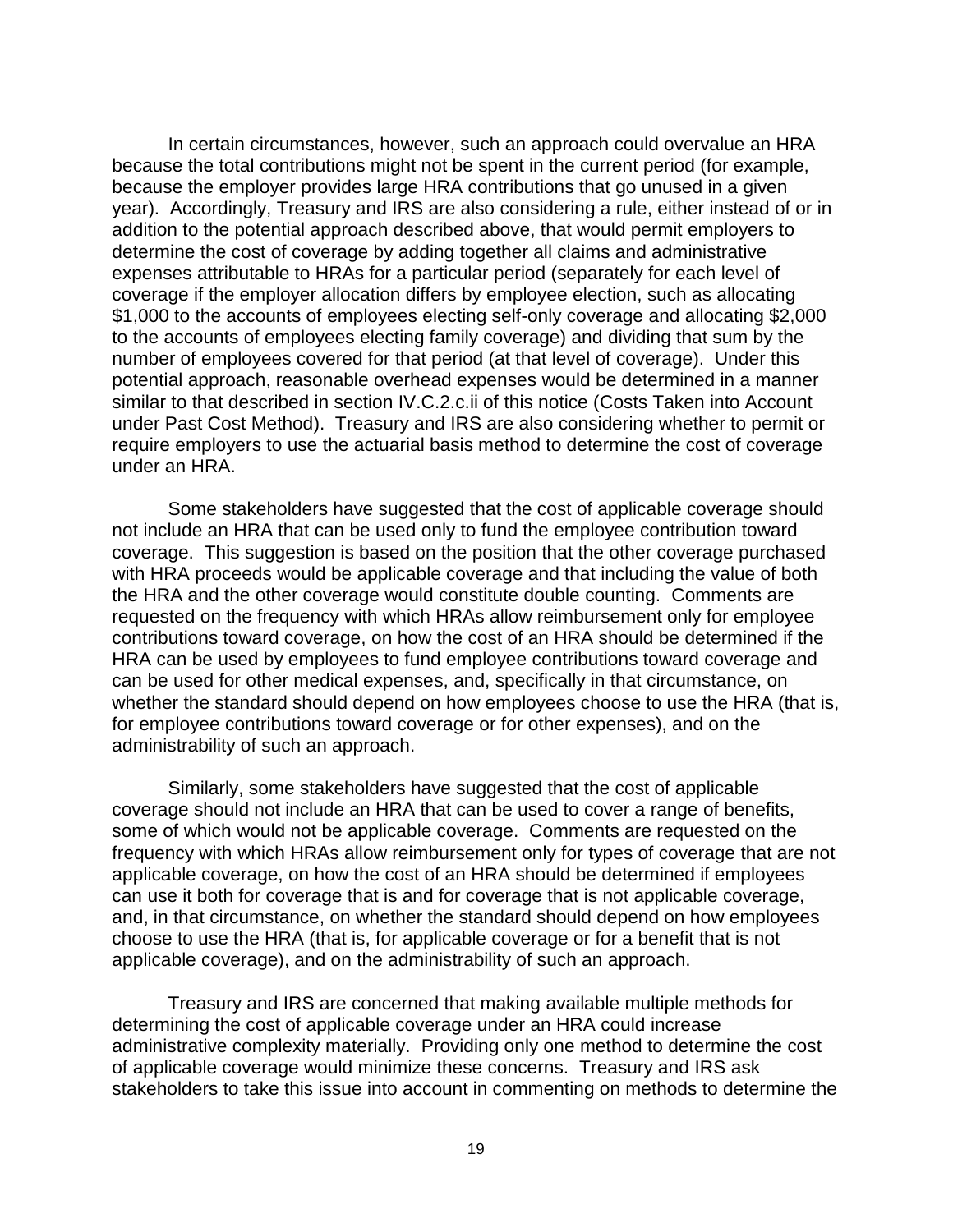cost of applicable coverage for HRAs. Treasury and IRS also invite comments on each of the potential approaches described above, in addition to suggestions for other approaches that could be used in determining the cost of applicable coverage under an HRA. Comments are invited also on whether specific rules are needed for HRAs with no carry-over feature and on whether the potential approaches described in this section for purposes of determining the cost of applicable coverage under § 4980I should apply for purposes of determining the COBRA applicable premium.

### **D. Determination Period**

Section 4980B(f)(4)(C) provides that the determination of any COBRA applicable premium is to be made in advance for a 12-month period. Thus, for COBRA continuation coverage the method for calculating the applicable premium must be elected prior to the determination period for which the applicable premium applies. As applied for purposes of § 4980I, it is contemplated that under similar rules the method for calculating the cost of applicable coverage would be elected prior to the determination period for which the cost is determined. For example, a self-insured plan using the calendar year as the 12-month determination period would elect the method (actuarial or past cost) before the beginning of the calendar year. If the plan elected the past cost method, it would also have elected its measurement period as well. Under these rules, the amount of any liability under § 4980I would generally be known at the beginning of the taxable year generating the liability.

Treasury and IRS invite comments on whether these COBRA rules should apply for purposes of § 4980I and on whether additional guidance would be beneficial with respect to the determination period for purposes of COBRA and for purposes of § 4980I. In addition, Treasury and IRS request comments on the feasibility of a method for determining the cost of applicable coverage using actual costs: that is, for a selfinsured plan, basing the cost of applicable coverage for a year on the actual costs paid by the plan to provide health coverage for that year. This method would not be available for determining COBRA applicable premiums because COBRA requires the applicable premium to be determined prior to the period of coverage. The feasibility of this method may depend upon the timing for the filing of a return and payment of the tax because under this proposed approach the plan will need to collect information after the end of the plan year about claims incurred but paid after the end of the calendar year. Treasury and IRS anticipate addressing these procedural timing issues and requesting comments on possible approaches as part of a subsequent notice devoted largely to procedural issues under § 4980I.

# **V. APPLICABLE DOLLAR LIMIT**

### **A. In General**

Section 4980I(b)(3) provides two annual dollar limits — one for an employee with self-only coverage and one for an employee with other-than-self-only coverage. In general, the prorated annual limitation that applies for any month is determined based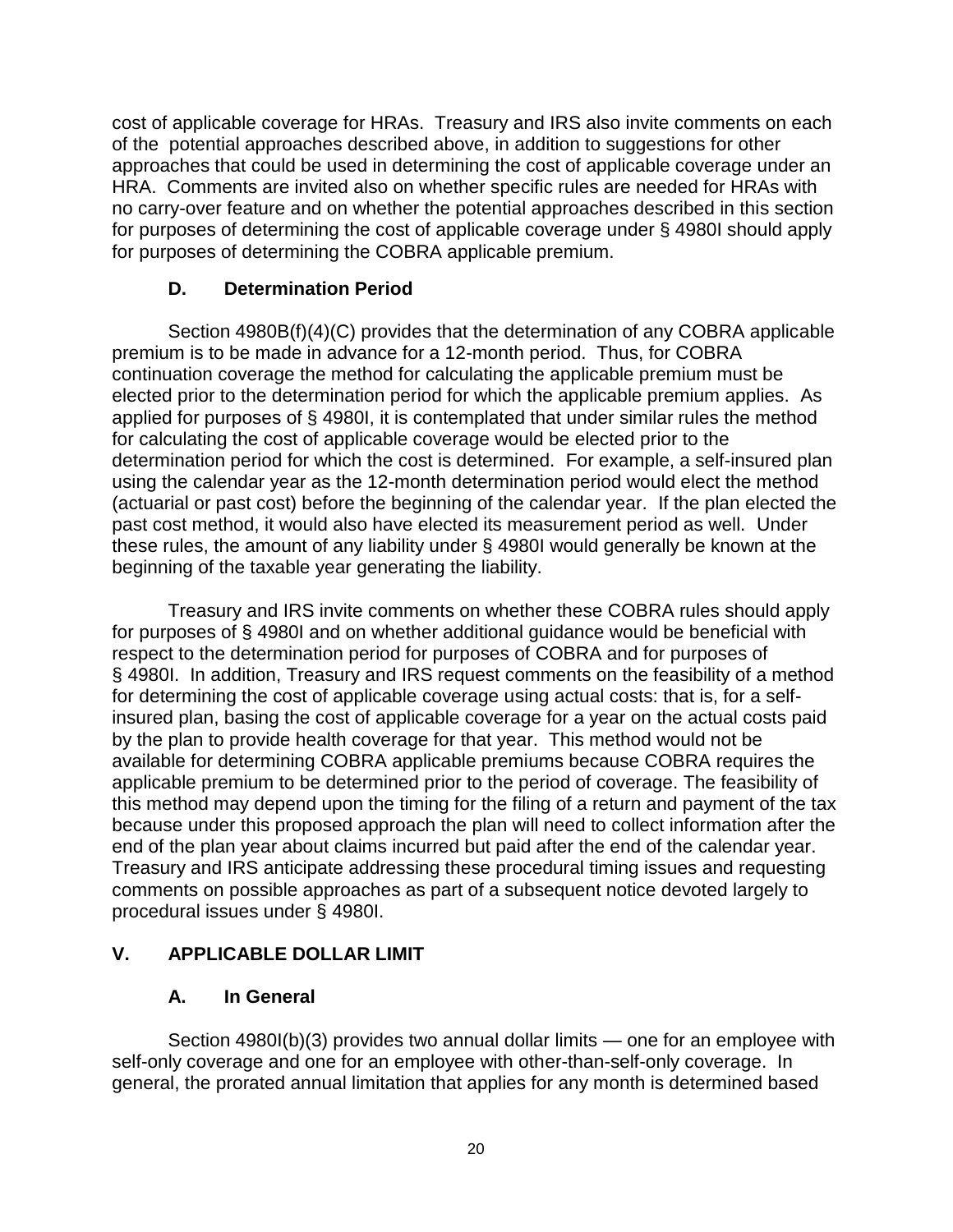on whether self-only or other-than-self-only coverage is provided to the employee by the employer as of the beginning of the month. See § 4980I(b)(3)(B)(i).

Section 4980I(f)(1) provides that an employee is treated as having self-only coverage with respect to any applicable coverage of an employer, except that an employee "shall be treated as having coverage other than self-only coverage only if the employee is enrolled in coverage other than self-only coverage in a group health plan which provides minimum essential coverage (as defined in section 5000A(f)) to the employee and at least one other beneficiary, and the benefits provided under such minimum essential coverage do not vary based on whether any individual covered under such coverage is the employee or another beneficiary."

Various types of applicable coverage are not MEC. Examples include (to the extent they are excepted benefits) the following: (1) health FSAs; (2) coverage for onsite medical clinics; (3) coverage only for a specified disease or illness, offered as independent non-coordinated benefits (if payment for coverage is excluded from gross income or for which a deduction under § 162(l) is allowed); and (4) hospital indemnity or other fixed indemnity insurance, offered as independent non-coordinated benefits (if payment for coverage is excluded from gross income or for which a deduction under § 162(l) is allowed). See § 5000A(f)(3); Treas. Reg. § 1.5000A-2(g). HSAs are also applicable coverage that do not constitute MEC. See 78 FR 54986, 54990 (Sept. 9, 2013).

#### **B. Potential Approach for Application of Dollar Limit to Employees with both Self-Only and Other-Than-Self-Only Applicable Coverage**

An employee may simultaneously have coverage to which the self-only dollar limit applies and coverage to which the other-than-self-only dollar limit applies. For example, an employee may have self-only major medical coverage and supplemental coverage (such as an HRA) that covers the employee and the employee's family.

Treasury and IRS are considering an approach to clarify the application of the dollar limit when an employee simultaneously has one type of coverage that is self-only coverage and another type of coverage that is other-than-self-only coverage. Under this potential approach, the applicable dollar limit for an employee would depend on whether the employee's primary coverage/major medical coverage is self-only coverage or other-than-self-only coverage. For this purpose, an employee's primary coverage/major medical coverage would be the type of coverage (self-only or otherthan-self-only) that accounts for the majority of the aggregate cost of applicable coverage. For example, if an employee has applicable coverage with an aggregate cost of \$12,000, \$3,000 of which is self-only coverage and \$9,000 of which is other-than-selfonly coverage, the other-than-self-only coverage dollar limit would apply to the full \$12,000. If self-only coverage and other-than-self-only coverage make up equal amounts of the aggregate cost of applicable coverage, the other-than-self-only dollar limit would apply to the employee.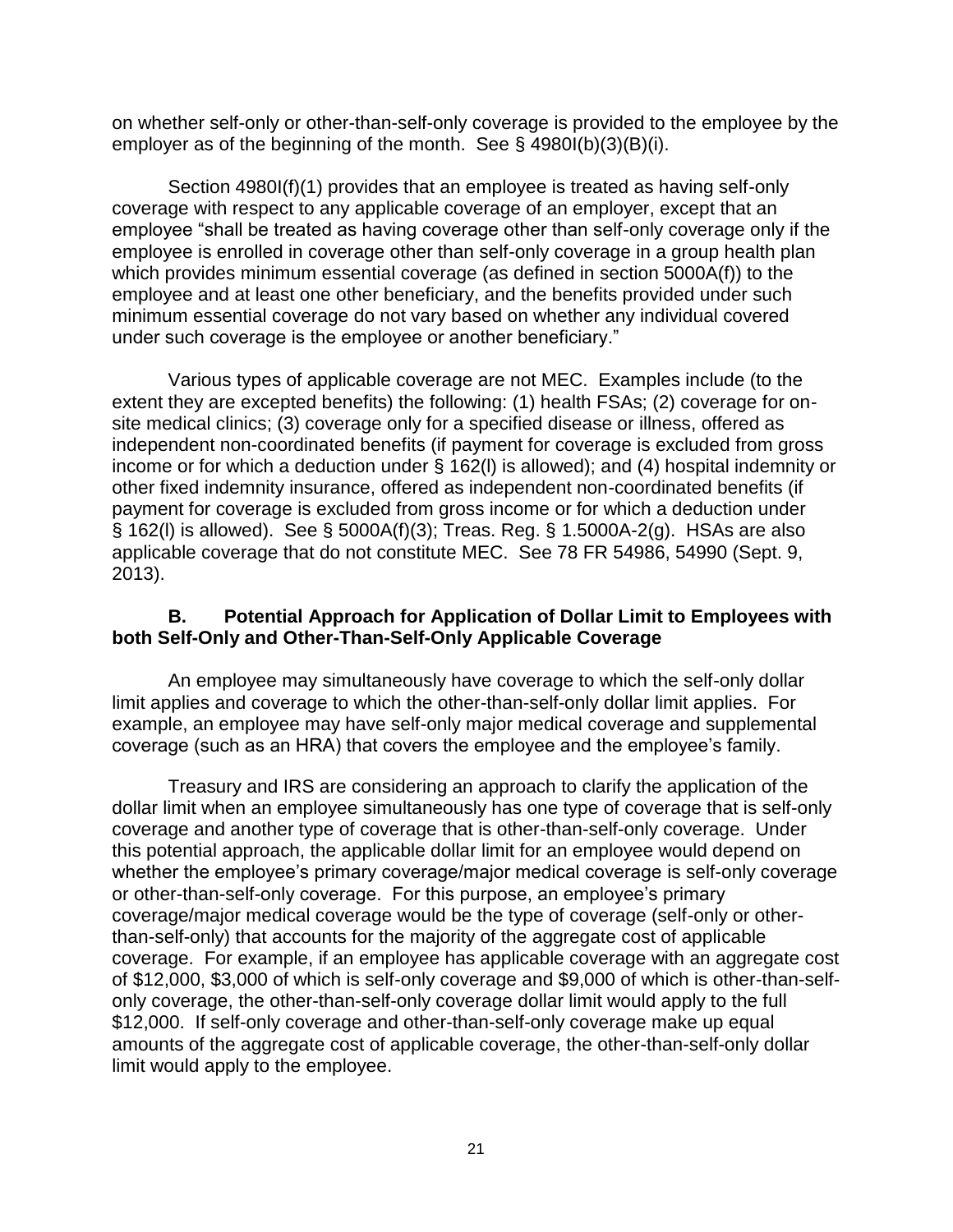Treasury and IRS are also considering an alternative approach that would apply a composite dollar limit determined by prorating the dollar limits for each employee according to the ratio of the cost of the self-only coverage and the cost of the otherthan-self-only coverage provided to the employee. For example, if an employee has applicable coverage with an aggregate cost of \$12,000 of which \$3,000 is self-only major medical coverage and \$9,000 is other-than-self-only coverage, the composite dollar limit for the employee to determine excess benefits would be the sum of (1) 25% (\$3,000/(\$3,000 + \$9,000)) of the self-only coverage dollar limit and 75%  $($9,000)/(\$3,000 + \$9,000)$  of the other-than-self-only coverage dollar limit.

Other categorization rules under § 4980I would continue to apply (so, for example, self-only coverage under a multiemployer plan would be treated as other-thanself-only coverage). Treasury and IRS invite comments on these potential approaches, including any potential administrative difficulties in applying them, as well as any other approaches that might address this issue.

# **C. Dollar Limit Adjustments**

Section 4980I(b)(3) provides two baseline per-employee dollar limits for 2018 (\$10,200 for self-only coverage and \$27,500 for other-than-self-only coverage) but also provides that various adjustments, noted earlier in section II.A., will apply to increase these amounts. Treasury and IRS intend to include rules regarding these adjustments in proposed regulations and invite comments on the application and adjustment of the dollar limits.

Specifically, as described earlier in section II.A., § 4980I(b)(3)(C)(ii) provides that a "health cost adjustment percentage" will be applied to the baseline per-employee dollar limits for 2018 to determine the actual applicable dollar limits for that year, and § 4980I(b)(3)(C)(v) provides that, for taxable years after 2018, a cost-of-living adjustment will be applied to determine the applicable dollar limits .

# **1. Adjustments for Qualified Retirees**

Section 4980I(b)(3)(C)(iv) provides that an additional amount is added to the dollar limits for an individual who is a "qualified retiree." For this purpose, § 4980I(f)(2) defines a "qualified retiree" as "any individual who (A) is receiving coverage by reason of being a retiree, (B) has attained age 55, and (C) is not entitled to benefits or eligible for enrollment under the Medicare program under title XVIII of the Social Security Act." Treasury and IRS request comments on how an employer determines that an employee is not eligible for enrollment under the Medicare program.

# **2. Adjustments for High-Risk Professions**

Section 4980I(b)(3)(C)(iv) provides that an additional amount is added to the dollar limits for an individual "who participates in a plan sponsored by an employer the majority of whose employees covered by the plan are engaged in a high-risk profession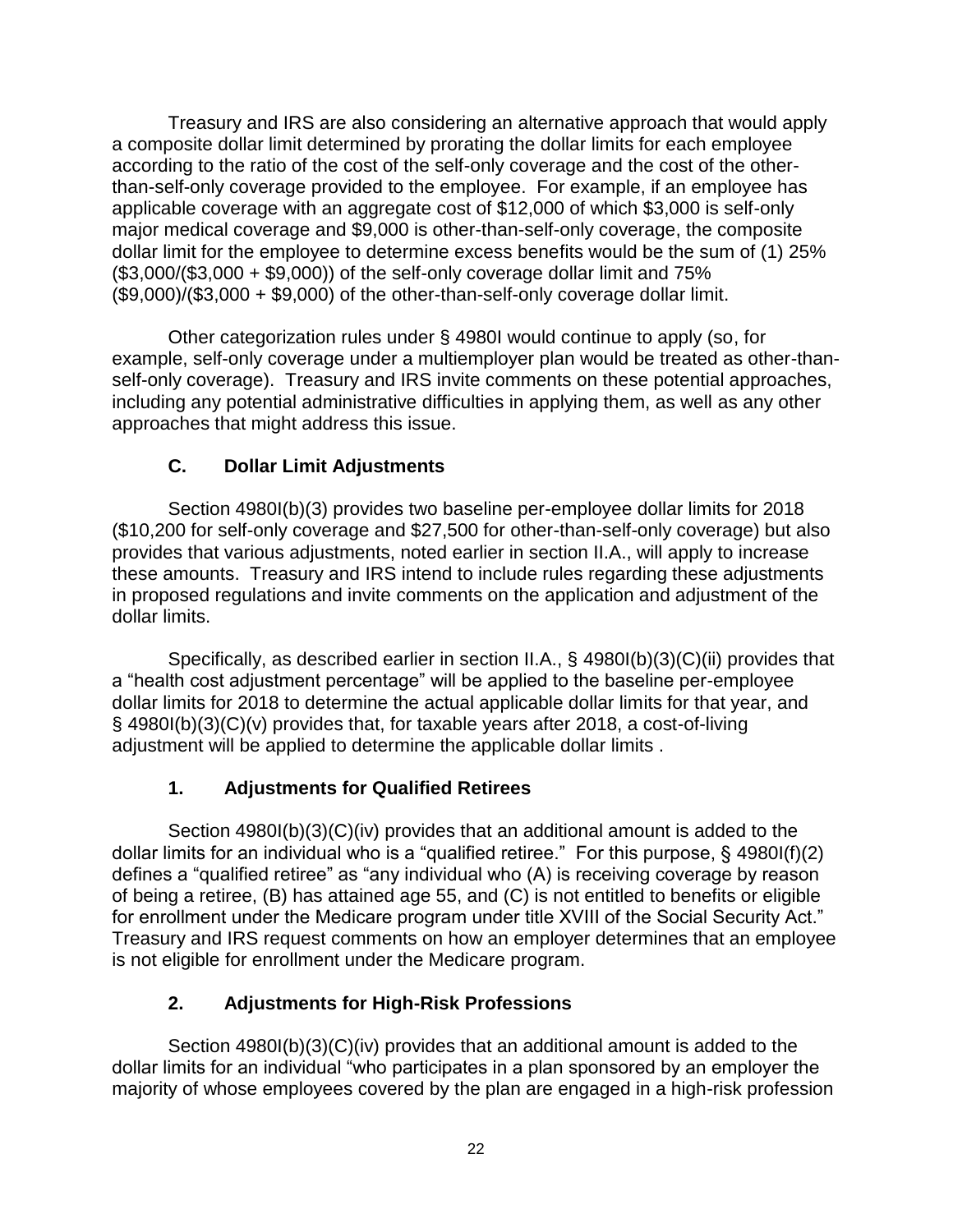or employed to repair or install electrical or telecommunication lines." Section 4980I(f)(3) provides that "employees engaged in a high-risk profession" means "law enforcement officers (as such term is defined in section 1204 of the Omnibus Crime Control and Safe Streets Act of 1968), employees in fire protection activities (as such term is defined in section 3(y) of the Fair Labor Standards Act of 1938), individuals who provide out-of-hospital emergency medical care (including emergency medical technicians, paramedics, and first-responders), individuals whose primary work is longshore work (as defined in section 258(b) of the Immigration and Nationality Act (8 U.S.C. 1288(b)), determined without regard to paragraph (2) thereof), and individuals engaged in the construction, mining, agriculture (not including food processing), forestry, and fishing industries. Such term includes an employee who is retired from a high-risk profession described in the preceding sentence, if such employee satisfied the requirements of such sentence for a period of not less than 20 years during the employee's employment."

Treasury and IRS request comments on how an employer determines whether the majority of employees covered by a plan are engaged in a high-risk profession and what the term "plan" means in that context and how an employer determines that an employee was engaged in a high-risk profession for at least 20 years. Comments are also requested on whether further guidance on the definition of "employees engaged in a high risk profession" would be beneficial, taking into consideration that various categories set forth in § 4980I(f)(3) are determined by laws not under the jurisdiction of Treasury or IRS.

### **3. Age and Gender Adjustments**

Section 4980I(b)(3)(C)(iii) provides that the amounts of the dollar limits for an employer may be increased by an age and gender adjustment if the age and gender characteristics of an employer's workforce are different from those of the national workforce. Comments are requested on whether it would be desirable and possible to develop safe harbors that appropriately adjust dollar limit thresholds for employee populations with age and gender characteristics that are different from those of the national workforce.

### **VI. POSSIBILITY OF OTHER METHODS OF DETERMINING COST OF APPLICABLE COVERAGE**

As noted previously, § 4980I provides that the cost of applicable coverage is determined under rules that are similar to the rules for determining the COBRA applicable premium, which is based on the cost of applicable coverage provided to similarly situated employees of the employer. Some stakeholders have suggested that the cost of applicable coverage for an employee could be determined by reference to the cost of similar coverage available elsewhere (for example, through an Affordable Insurance Exchange, also known as a Health Insurance Marketplace). Some have also raised the question whether the cost of applicable coverage for an employee could be determined by reference to coverage available elsewhere based on actuarial values, metal levels (bronze, silver, etc.), or other metrics. However, such metrics might be